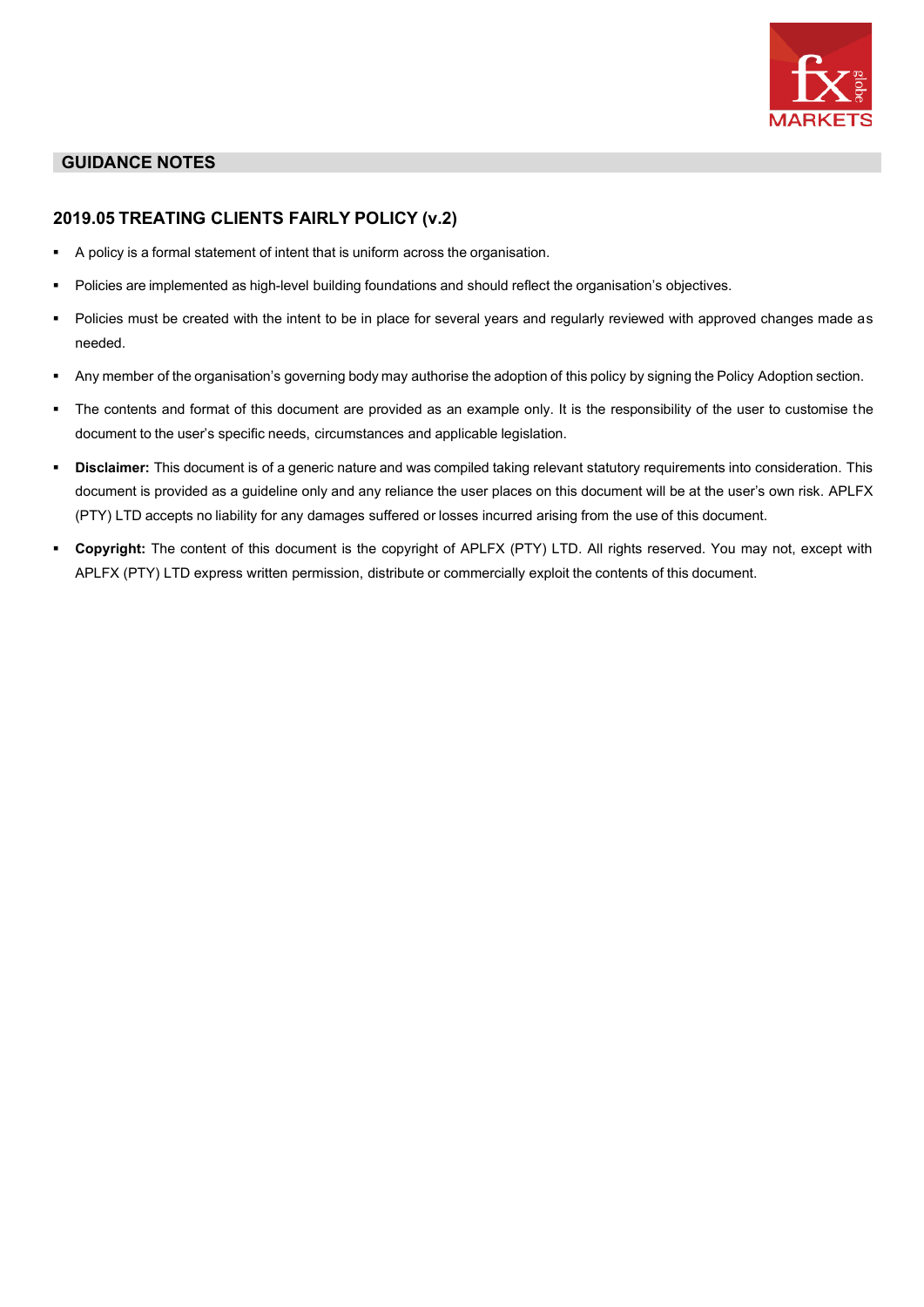

**TREATING CLIENTS FAIRLY POLICY**

| Version                   | V.1                        |
|---------------------------|----------------------------|
| <b>Publishing Date</b>    | February 2022              |
| <b>Last Review Date</b>   | February 2022              |
| Frequency of Review       | Yearly                     |
| <b>Next Review Date</b>   | February 2023              |
| <b>Policy Owner</b>       | APLFX (PTY) LTD            |
| Responsible Business Unit | <b>Compliance Function</b> |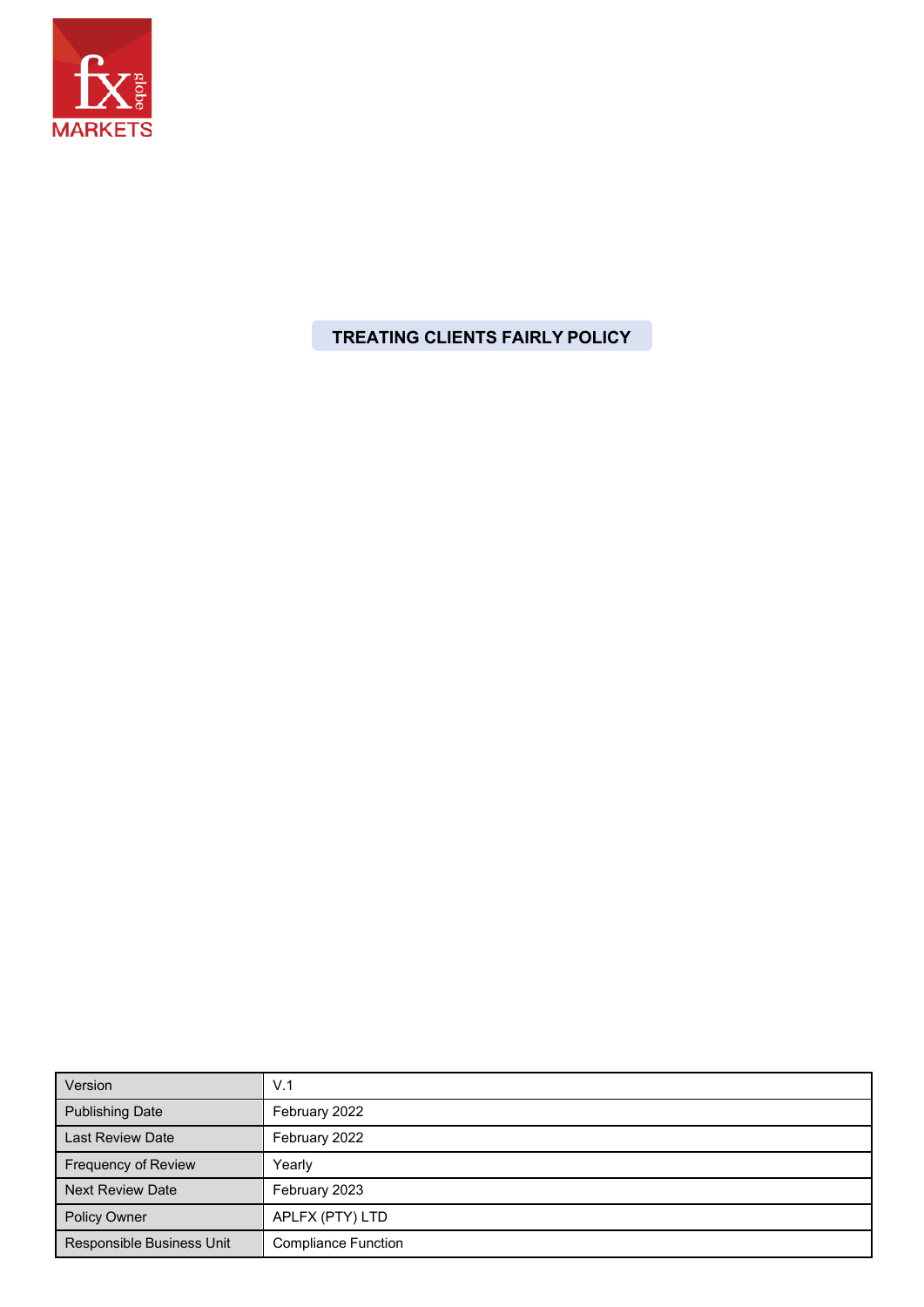# **POLICY STATEMENT**

- Any reference to the "organisation" shall be interpreted to include the "policy owner".
- The organisation's governing body, its employees, volunteers, contractors, suppliers and any other persons acting on behalf of the organisation are required to familiarise themselves with the policy's requirements and undertake to comply with the stated processes and procedures.

### **POLICY ADOPTION**

By signing this document, I authorise the organisation's approval and adoption of the processes and procedures outlined herein.

| Name & Surname | Keith loakim |
|----------------|--------------|
| Capacity       | Director     |
| Signature      |              |
| Date           | 02/08/2022   |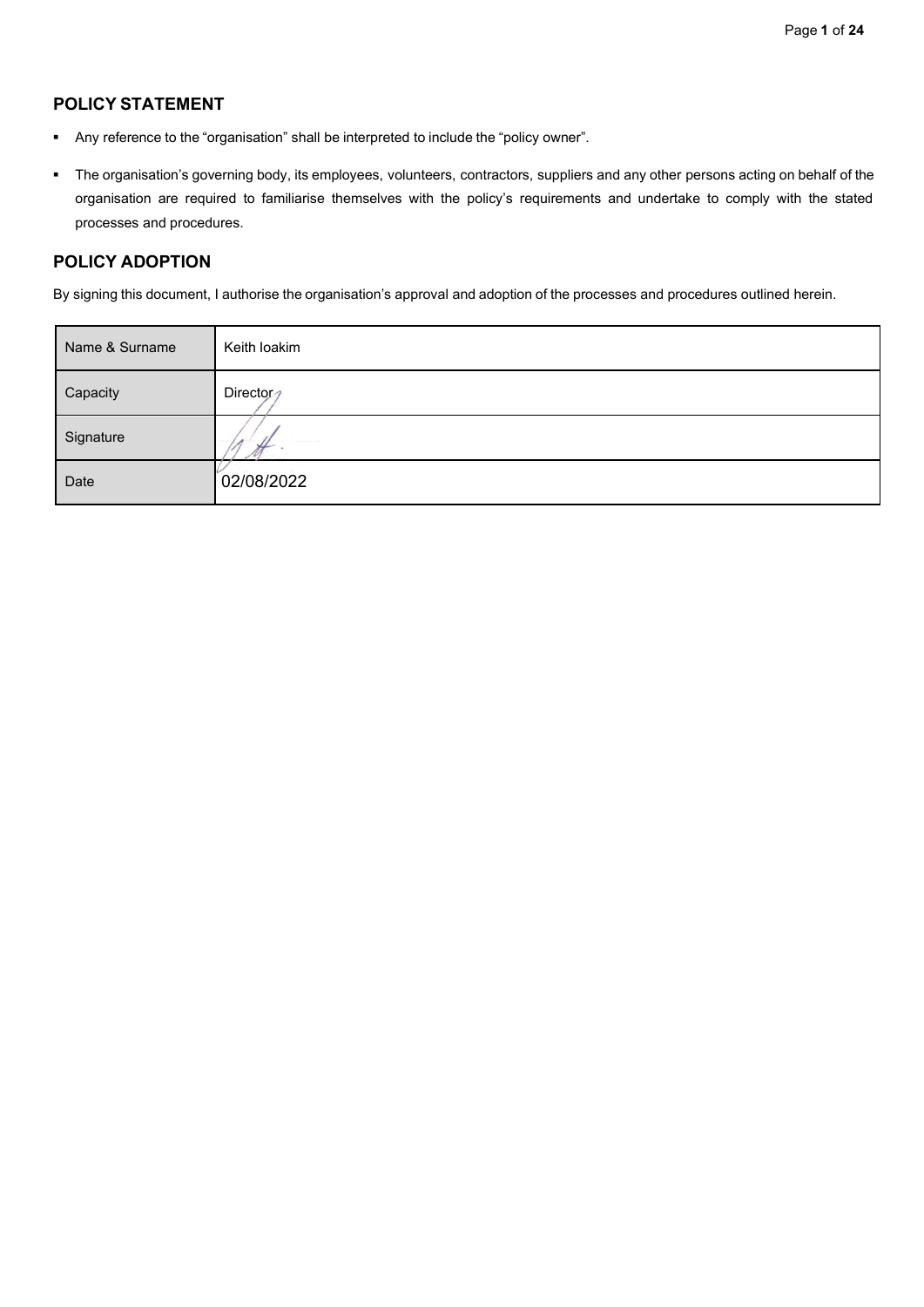# TABLE OF CONTENTS

| 1                       |                                                                            |  |
|-------------------------|----------------------------------------------------------------------------|--|
| $\mathbf 2$             |                                                                            |  |
| 3                       |                                                                            |  |
|                         |                                                                            |  |
|                         | 3.2 PROCEDURES IMPLEMENTED IN ORDER TO ACHIEVE POLICY OBJECTIVES 4         |  |
|                         |                                                                            |  |
|                         |                                                                            |  |
|                         |                                                                            |  |
|                         |                                                                            |  |
|                         |                                                                            |  |
|                         |                                                                            |  |
|                         |                                                                            |  |
| $\overline{\mathbf{4}}$ |                                                                            |  |
|                         |                                                                            |  |
|                         |                                                                            |  |
| 5                       |                                                                            |  |
| 6                       |                                                                            |  |
|                         |                                                                            |  |
|                         |                                                                            |  |
| $\overline{7}$          |                                                                            |  |
| 8                       |                                                                            |  |
|                         |                                                                            |  |
|                         |                                                                            |  |
|                         | 8.3 CLAIMS AND DISBURSEMENT HANDLING (BINDER HOLDERS: LONG-TERM AND SHORT- |  |
|                         |                                                                            |  |
|                         |                                                                            |  |
| 9                       | ANNEXURE A: AUTHORISED FINANCIAL PRODUCT CATEGORIES AND SUBCATEGORIES  15  |  |
| 10                      |                                                                            |  |
| 11                      |                                                                            |  |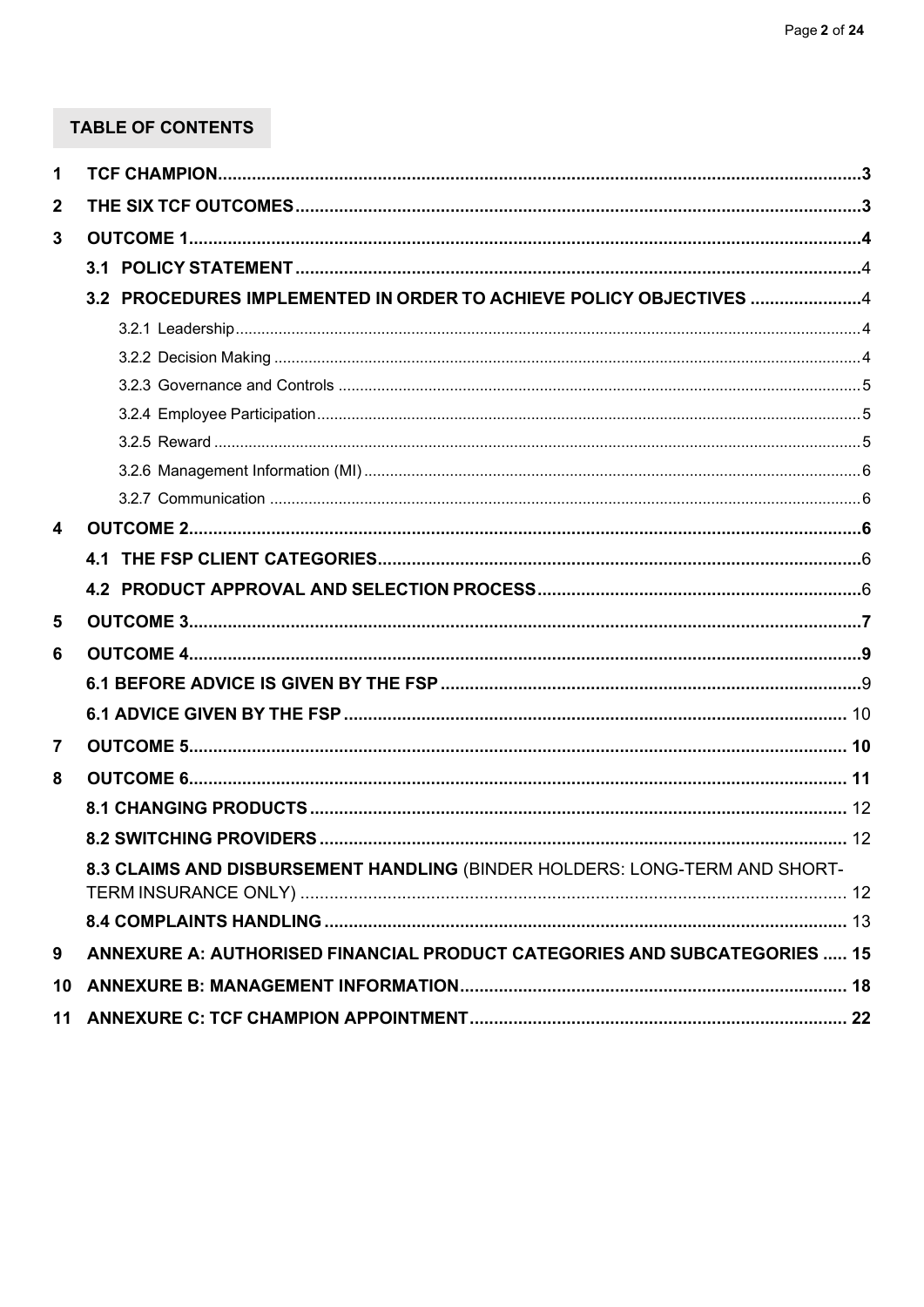### <span id="page-4-0"></span>**1 TCF CHAMPION**

- The FSP has appointed a TCF (Treating clients fairly) Champion as part of its commitment to treat its clients fairly. The appointment of the TCF Champion is confirmed in Annexure C hereto.
- The general duties of the TCF Champion include:
	- · To be actively involved with embedding the TCF principles into the organisation.
	- · To help instilling a culture where the fair treatment of clients is embraced and adopted.
	- · To assist the governing body of the organisation to implement and adopt business processes aimed at ensuring that the organisation is at all times achieving the outcomes of TCF as set out in this document.
- The TCF Champion has the authority to approach and speak to staff members at all levels about the delivery and achievement of TCF outcomes.
- The TCF Champion need not have any specific qualifications but must have a thorough knowledge of the organisation's functional departments, business processes and the principles associated with treating clients fairly.

# <span id="page-4-1"></span>**2 THE SIX TCF OUTCOMES**

- The FSP respects the Regulator's mission to maintain a sound financial investment environment in South Africa and acknowledge its mandate to promote the:
	- fair treatment of consumers of financial services and products
	- · financial soundness of financial institutions
	- systematic stability of financial industries
	- integrity of financial markets and institutions
- To this end the FSP welcomes the TCF initiative and commits itself to align the FSP's organisational culture and business processes in such a way as to ensure that the six outcomes of TCF are at all times achieved.
- The six outcomes of treating clients fairly will be achieved by our organisation through ensuring that:
	- · our clients are at all times confident that their fair treatment is central to our corporate culture
	- any products and services marketed and sold by us in the retail market are designed to meet the needs of identified client groups and that any related targeting of our clients are done so in accordance with this standard
	- · our clients are at all times provided with clear information and are kept appropriately informed before, during and after the point of sale
	- · where our clients receive advice, that the advice is suitable and takes into account the individual client's circumstances
	- · our clients are provided with products that performs as we have led them to expect and that any associated services is also of the standard that we have led them to expect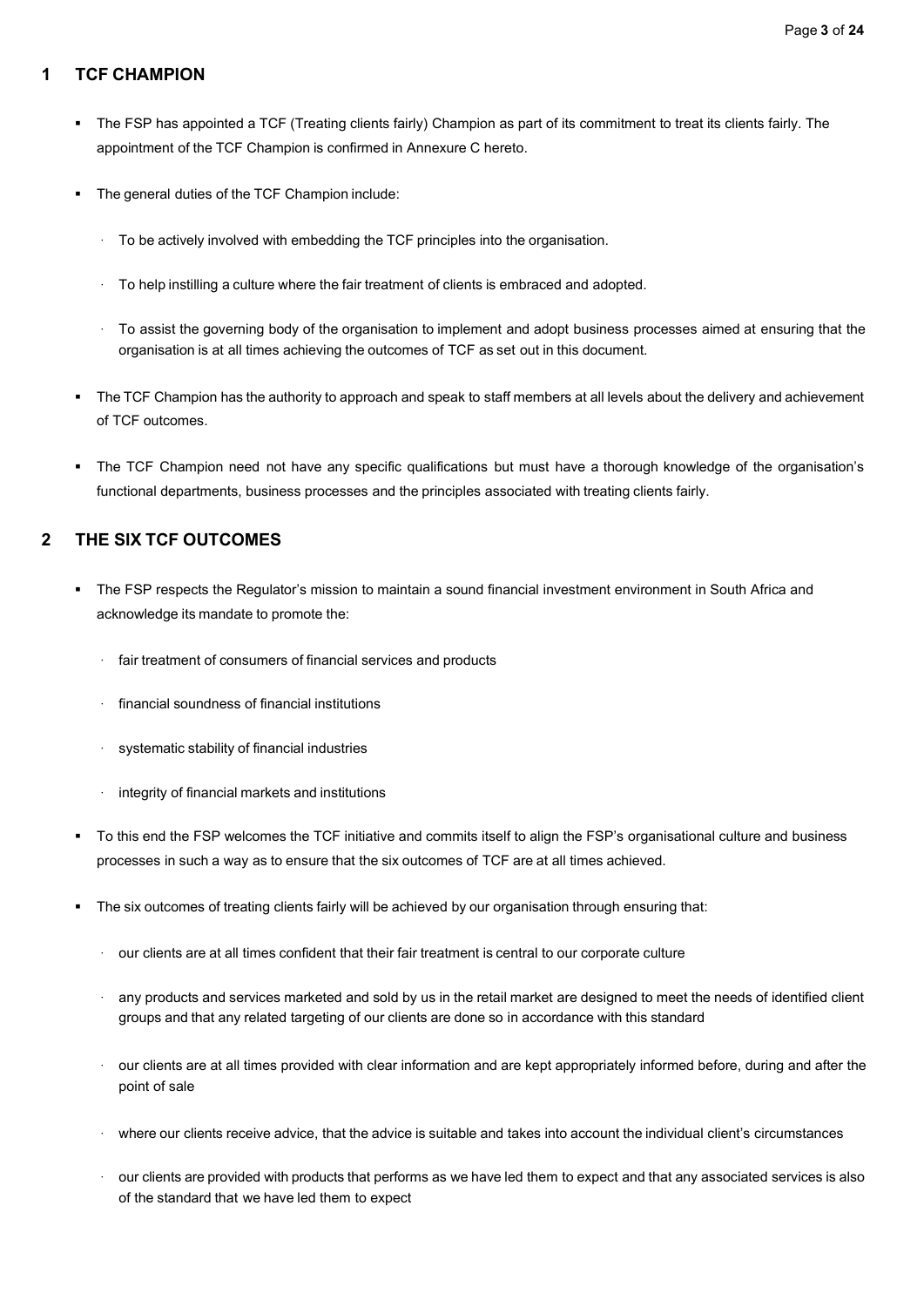our clients do not face any unreasonable post-sale barriers should they wish to change their products, switch to another FSP, submit a claim or submit a complaint about our services

### <span id="page-5-0"></span>**3 OUTCOME 1**

Clients are confident that they are dealing with firms where the fair treatment of clients is central to the firm culture.

# <span id="page-5-1"></span>**3.1 POLICY STATEMENT**

It is our committed objective to ensure that all our clients or potential clients can be confident that they are dealing with an FSP where the fair treatment of clients is central to the corporate culture.

We use our best efforts to ensure that at all times we, our staff members and representatives render financial services honestly, fairly, with due skill, care and diligence, and in the interests of clients and the integrity of the financial services industry.

Delivery of the TCF outcomes is a core feature of the FSP's stated values, code of conduct and ethics policy, and is embedded throughout the FSP's DNA

# <span id="page-5-3"></span><span id="page-5-2"></span>**3.2 PROCEDURES IMPLEMENTED IN ORDER TO ACHIEVE POLICY OBJECTIVES**

#### **3.2.1 Leadership**

- TCF is a standing item on the governing body of the FSP's meeting agenda where the FSP's approach to TCF is analysed and discussed.
- Senior management has adopted TCF deliverables and have been allocated specific responsibilities in terms thereof. Senior management in all areas of the FSP that contribute to the rendering of financial services to clients (whether directly or indirectly), understand their respective roles in delivering TCF outcomes to those clients.
- Senior management conducts regular reviews of the main business processes with a view to identifying areas that do, or may, require improved TCF deliverables. Explicit allowance has been made to allow for and consider TCF implications and deliverables during the strategic planning process of any new strategy or change in existing strategy.
- Adherence to the TCF deliverables is monitored as part of our Compliance Monitoring Programme. We ensure on a monthly/ quarterly/ bi-annual basis that accurate, meaningful and timely Management Information has been produced during the period and that senior management acts accordingly. Existing tests within our Compliance Monitoring Programme aid us in demonstrating our level of compliance and adherence to the TCF outcomes. Where there are TCF action points, these will be documented and carried over to a further (minuted) meeting.

#### <span id="page-5-4"></span>**3.2.2 Decision Making**

- All requests by the FSP's governing body for the approval of product and service innovations or project expenditure, include due consideration of the possible impact it may have on TCF outcomes.
- The organisation has established accessible forums or structures through which staff members and management are able to debate TCF related matters and refer any TCF questions or concerns to the governing body or appointed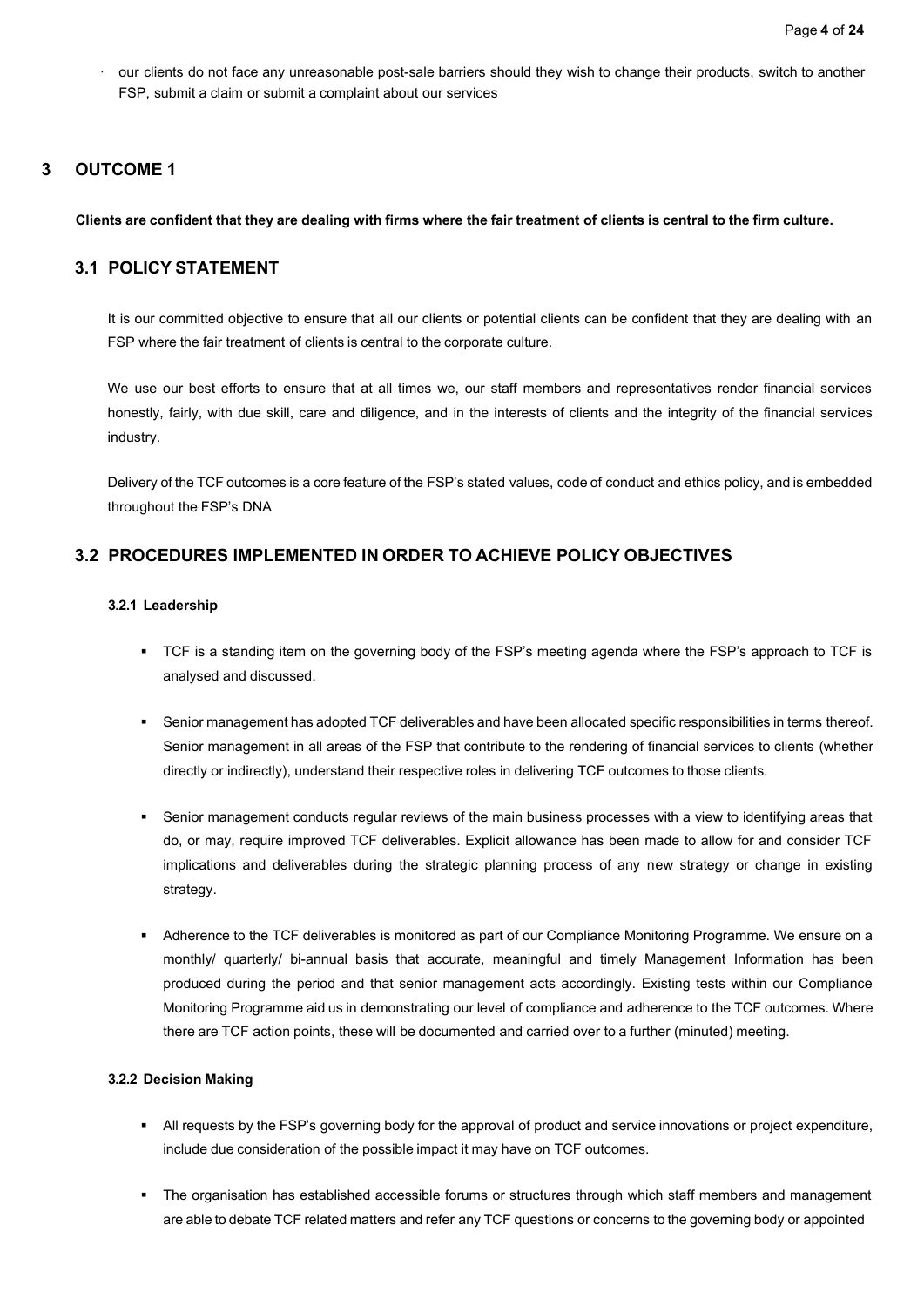risk committee.

#### <span id="page-6-0"></span>**3.2.3 Governance and Controls**

- Oversight and monitoring of TCF delivery has been explicitly assigned to the governance and control structures of the organisation tasked with risk management and the compliance function.
- Procedures have been implemented to ensure formal and regular reporting to the governing body and senior management on the progress in achieving TCF deliverables across all of the organisation's activities and functional departments.
- The management of TCF and market conduct risks are formally included in the risk management framework of the organisation and are regularly monitored and supervised by the governing body and independently monitored by a Compliance Officer.
- Procedures have been implemented for identifying and reporting (at organisation-wide level) TCF risks or failures to senior management and the governing body.
- There is ongoing evaluation of whether the organisation's governance framework as a whole has been effective in achieving TCF outcomes.
- We have mechanisms in place to monitor and respond to changes in the broader environment such as economic and regulatory developments to enable us to proactively identify TCF related risks.

#### <span id="page-6-1"></span>**3.2.4 Employee Participation**

- **■** All staff members (including senior management) whose roles require delivery of TCF outcomes have been identified.
- Performance evaluation criteria incorporate TCF objectives and are rigorously applied at all levels of staff, irrespective of their position within the FSP
- Staff members undergo training on TCF principles and deliverables by way of induction and annual training, as to familiarise and to act as a refresher of the TCF principles as set out in this policy.
- Recruitment processes have been revised to ensure staff in relevant positions will have the necessary skills to achieve the outcomes of TCF.
- All staff members are aware of the requirement to treat clients fairly. This Policy has been circulated to all staff members and staff members are encouraged to make suggestions to our TCF Champion on how the treatment of our clients might be further enhanced.

#### <span id="page-6-2"></span>**3.2.5 Reward**

- Remuneration is meaningfully linked to the achievement of TCF objectives, at all levels and all reward and recognition processes have been revised in the light of TCF objectives, and is aimed at encouraging performance without negatively impacting the treatment of clients.
- **Employment and service agreements have been amended and updated to permit the imposition of meaningful** consequences (such as retraining, re-assignment or disciplinary action, as appropriate) for staff members or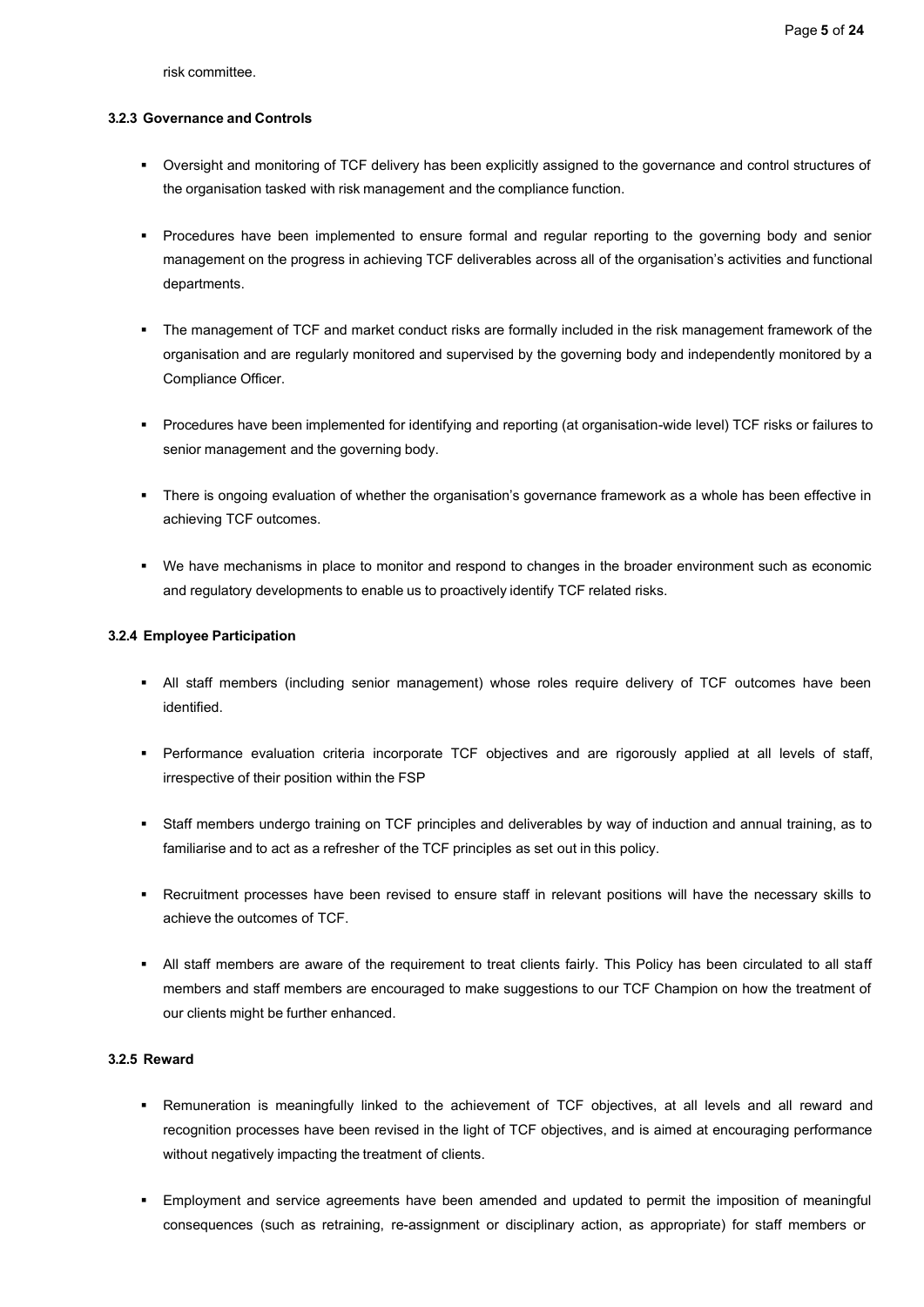management who do not achieve agreed TCF deliverables.

#### <span id="page-7-0"></span>**3.2.6 Management Information (MI)**

- Existing MI measures have been reviewed to determine which are useful for TCF monitoring and new measures have been identified where necessary (See Annexure B).
- Processes are in place to:
	- · collate and summarise TCF related MI in such a way as to present a meaningful picture of organisation-wide TCF progress;
	- · analyse and act on MI findings to improve TCF outcomes for our clients; and
	- · identify staff training needs and to align performance management measures.

#### <span id="page-7-1"></span>**3.2.7 Communication**

- We communicate transparently with our stakeholders (including the Regulator) on our progress in achieving TCF outcomes.
- We make information regarding our progress in achieving TCF outcomes publicly available.

### <span id="page-7-2"></span>**4 OUTCOME 2**

# Products and services marketed and sold in the retail market are designed to meet the needs of identified client groups **and are targeted accordingly.**

We develop and provide advice and certain intermediary services on products that fall within the categories and sub-categories of the financial products listed in Annexure A.

## <span id="page-7-3"></span>**4.1 THE FSP CLIENT CATEGORIES**

Our clients can typically be grouped into three broad categories:

- · Low sophistication: Relatively inexperienced groups with a high level of dependence
- · Moderate sophistication: General client groups falling into the mass market
- High sophistication: Investment groups who have expertise

# <span id="page-7-4"></span>**4.2 PRODUCT APPROVAL AND SELECTION PROCESS**

Our product approval and product selection processes include senior management confirmation that a product adequately meets the outcomes of TCF and that any such product will perform as clients are led to expect.

Our product approval and product selection processes also include the careful consideration of the elements listed below:

▪ When designing a product or selecting a product to distribute or to administer, we identify the particular client groups for which the product can be considered suitable whilst taking into consideration needs and various risks factors.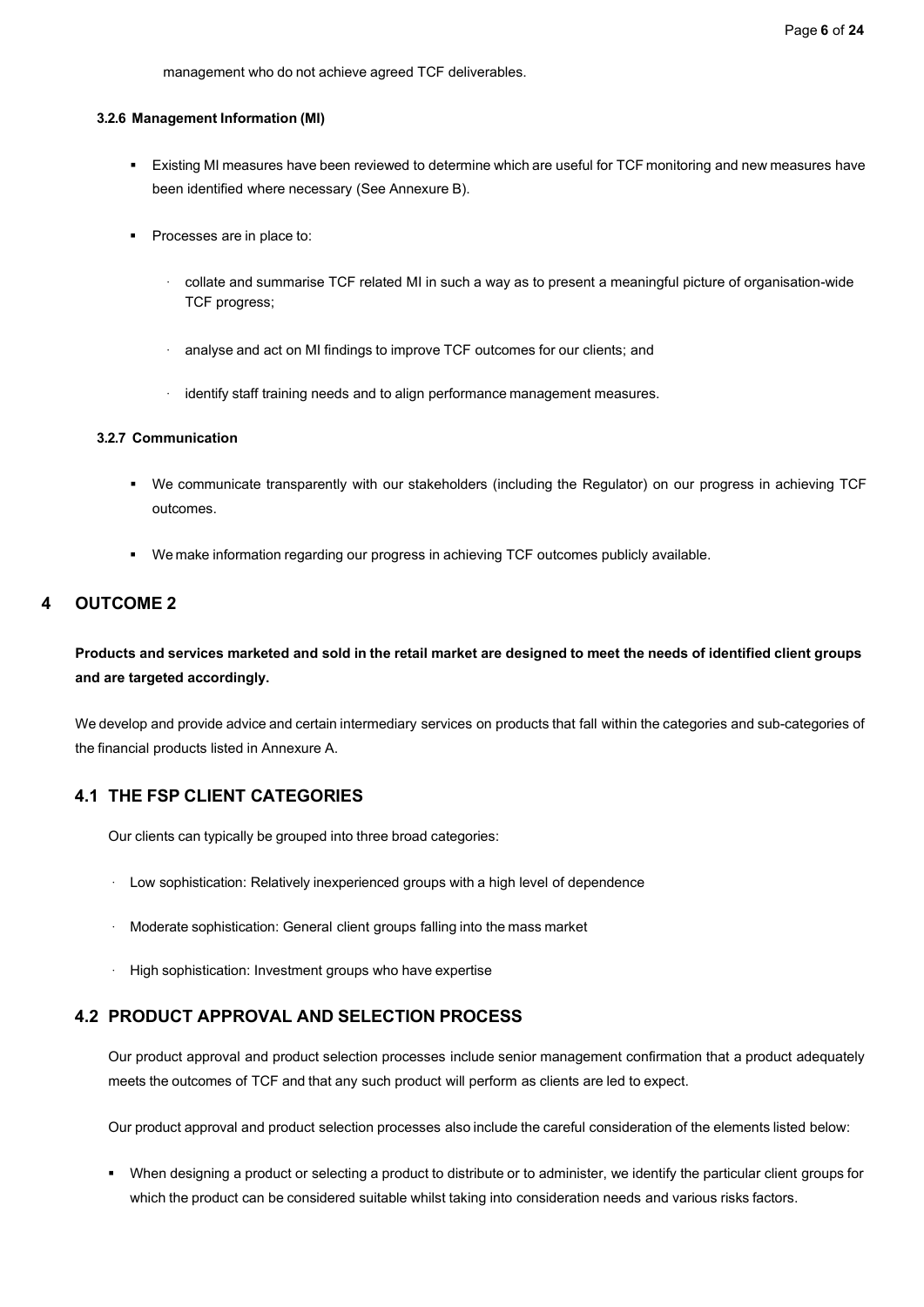- We obtain information from the product supplier regarding client groups in respect of which the product is regarded as most suitable.
- We provide our staff members and representatives with information and guidance to determine the client group/s in respect of whom the products are best suited.
- In determining whether our distribution and administration methods are suitable for the product and target market, we take into account all known and foreseeable risks associated with the product.
- We have measures in place to identify and mitigate risks that a product or service may pose to particular client groups.
- When development and management of products and services are done, we have measures in place to ensure that the requirements and expectations of the identified client group, including former members of the identified client group, is met.
- When approving or selecting any product for distribution:
	- · we assess the suitability of any promotional or other material that has been designed for the identified client group, and take into consideration complaints and service call data available
	- we assess the suitability of any related and optional (bundled and "add-on") products or services for the identified client group
- Moreover, should any product be selected that includes bundled or "add-on" products or services, we confirm that there are processes in place to ensure the fair treatment of clients or members with regard to such bundled and "add-on" products or services, including ensuring that these products or services are appropriately targeted to the needs of client groups for which they are provided.
- We have measures in place to insure the where bundling or "add-on" of products / services, or incentives to funds occur, it does not result in needless products or services to the client group.
- We have measures in place to evaluate the client groups' financial understanding of products or services offered or provided to them.
- We have measures in place to ensure that the client group has enough information available to them to make an informed decision in selecting products or service.
- We track sales to determine whether products are in fact sold to the identified client groups.
- We have processes in place to mitigate risks where it becomes apparent that the product or the distribution or the administration method, or any combination of these elements, was not suitable for the identified client group, or that the product has been distributed to inappropriate client target groups.

# <span id="page-8-0"></span>**5 OUTCOME 3**

#### Clients are provided with clear information and are kept appropriately informed before, during and after the point of sale.

▪ We assess the clarity, appropriateness and fairness of product information provided to clients, whether such information is produced by ourselves or by others and all product related information requires sign-off by senior management.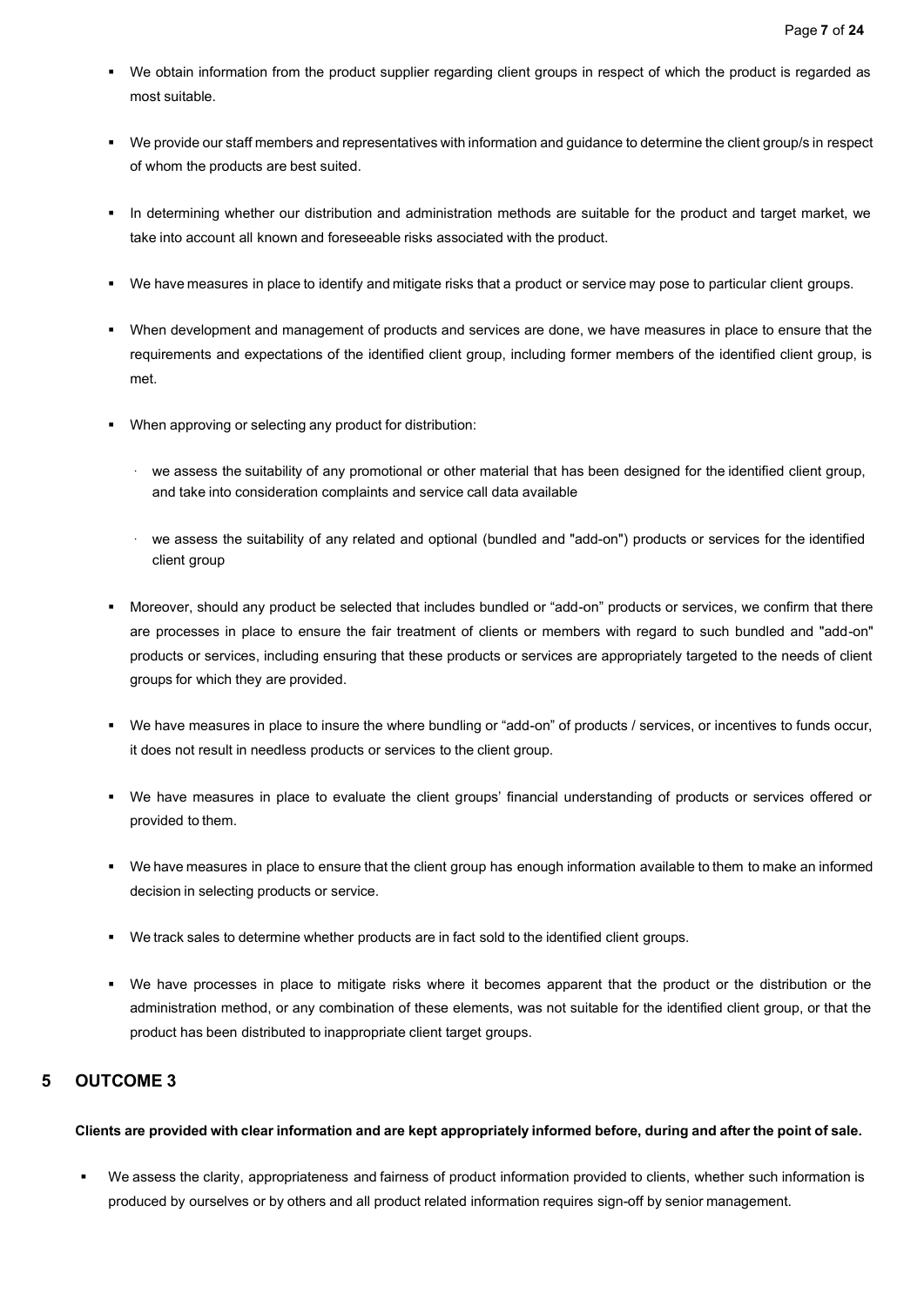- Before any product information is issued, it is carefully tested to ensure that the content will be clear and understandable by the target audience and client group.
- We have implemented appropriate risk mitigation procedures that are designed to address any inaccurate, unfair or misleading information about our products or services that may be provided to clients by third parties.
- We have implemented appropriate procedures to ensure that any information we provide regarding any other party's products or services is accurate, clear, and fair and is not misleading.
- We have implemented appropriate procedures to ensure that we are able, as far as reasonably possible, to rectify any situation where it becomes apparent that any product information already in circulation (whether produced by the FSP or not) is inaccurate, unclear, or unfair or is misleading.
- We regularly review standardised product information we use (whether produced by the FSP or not) to ensure that it remains accurate, clear and appropriate to the applicable client groups.
- We monitor and act on feedback, complaints and suggestions received from clients, staff members or any other parties that communicate the need for improvement in product information.
- We have a process in place to ensure relevant and adequate product information is provided to our clients, whether by our own staff members / representatives or by other parties, at an appropriate time to enable them to make an informed decision as to whether to enter into the relevant contract.
- We provide all existing clients with written statements at least once a year that identify any financial products that have been acquired by that client and where such products are still in existence. Such statements provide brief current details (where applicable), of:
	- · any ongoing monetary obligations of the client in respect of such products;
	- · the main benefits provided by the products;
	- · where any product was marketed or positioned as an investment or as having an investment component, the value of the investment and the amount of such value which is accessible to the client; and
	- · any ongoing incentives, consideration, commission, fee or brokerage payable to ourselves in respect of such products.
- A documented Record of Advice, as provided for in section 9 of the General Code of Conduct (Board Notice 80 of 2003 as amended), is maintained for each and every transaction entered into with any client and documented with in individual client files. A copy of the applicable record of advice is handed to each client upon completion of the transaction.
- We ensure that clients are informed of any recent or pending changes to our products, contractual events or any actions required from them, and that such information is provided in sufficient time to enable any client to reasonably respond to or act on that information.
- To the extent applicable, we control the accuracy and quality of any once-off or non-standard product information provided by staff members or representatives to clients or potential clients.
- We maintain up-to-date contact details of all our existing clients.
- We ensure that clients have current and accessible contact points if they need product or service information or need to get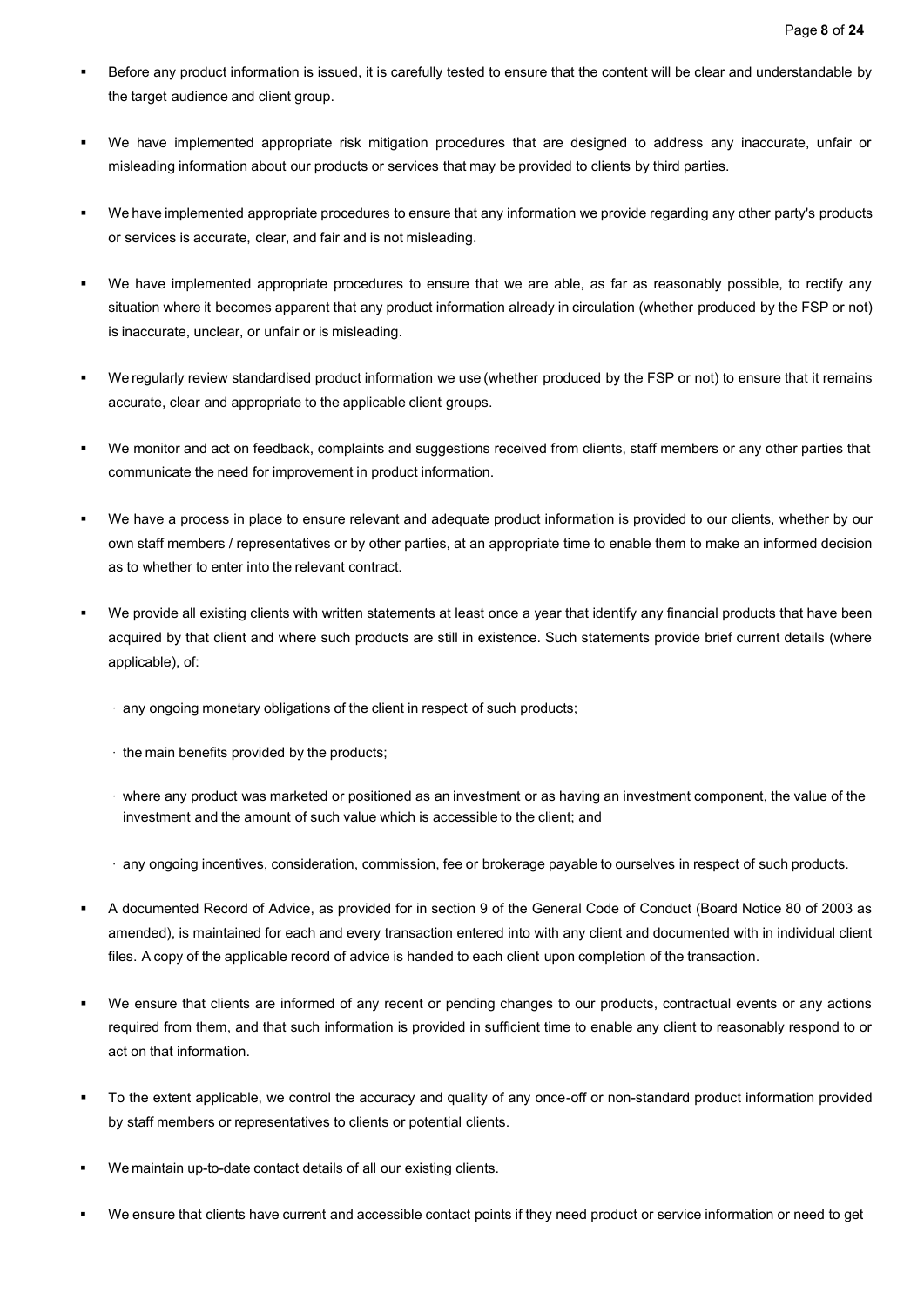in contact with our functional departments for any reason.

We have accurate, retrievable, secure records of all product information we have provided to clients and any other material.

# <span id="page-10-0"></span>**6 OUTCOME 4**

**Where clients receive advice, the advice is suitable and takes account of their circumstances**

# <span id="page-10-1"></span>**6.1 BEFORE ADVICE IS GIVEN BY THE FSP**

- Prior to making any decision to market a particular product, we assess whether or not we have the appropriate skills and business processes in place to render the appropriate financial service and that the particular product will be suitable for the target market and client concerned.
- Prior to contracting with any product supplier to market their products, we conduct an appropriate level of due diligence to satisfy ourselves that their products and service levels are likely to meet our clients' reasonable expectations.
- We insist that product suppliers provide our representatives with adequate training on the specific products we market to enable them to render suitable financial services on those products.
- We have controls in place to prevent our representatives from rendering any financial services to any client in respect of products for which adequate product training has not been provided.
- Prior to contracting with any product supplier to market their products, we make appropriate arrangements to ensure that the FSP and our representatives will have reasonable access to any product information required from the product supplier to enable all parties to render suitable and appropriate financial services to clients and potential clients,
- We have procedure in place to establishing whether there are comparable products on the market, to that offered by a supplier.
- We have measures in place to establish and monitor incentivising of representative when marketing and selling of a specific product of a supplier.
- We have implemented procedures that ensure that all representatives, prior to providing advice to a client:
	- take reasonable steps to seek from the client appropriate and available information regarding the client's financial situation, financial product experience and objectives to enable the provider to provide the client with appropriate advice;
	- conduct an analysis, for purposes of the advice, based on the information obtained;
	- identify the financial product or products that will be appropriate to the client's risk profile and financial needs, subject to the limitations imposed on the provider under the FAIS Act or any contractual arrangement;
	- take reasonable steps to establish whether the financial product identified is wholly or partially a replacement for an existing financial product of the client and if it is such a replacement, follows all the required disclosure procedures; and
	- take reasonable steps to ensure that the client understands the advice and that the client is in a position to make an informed decision.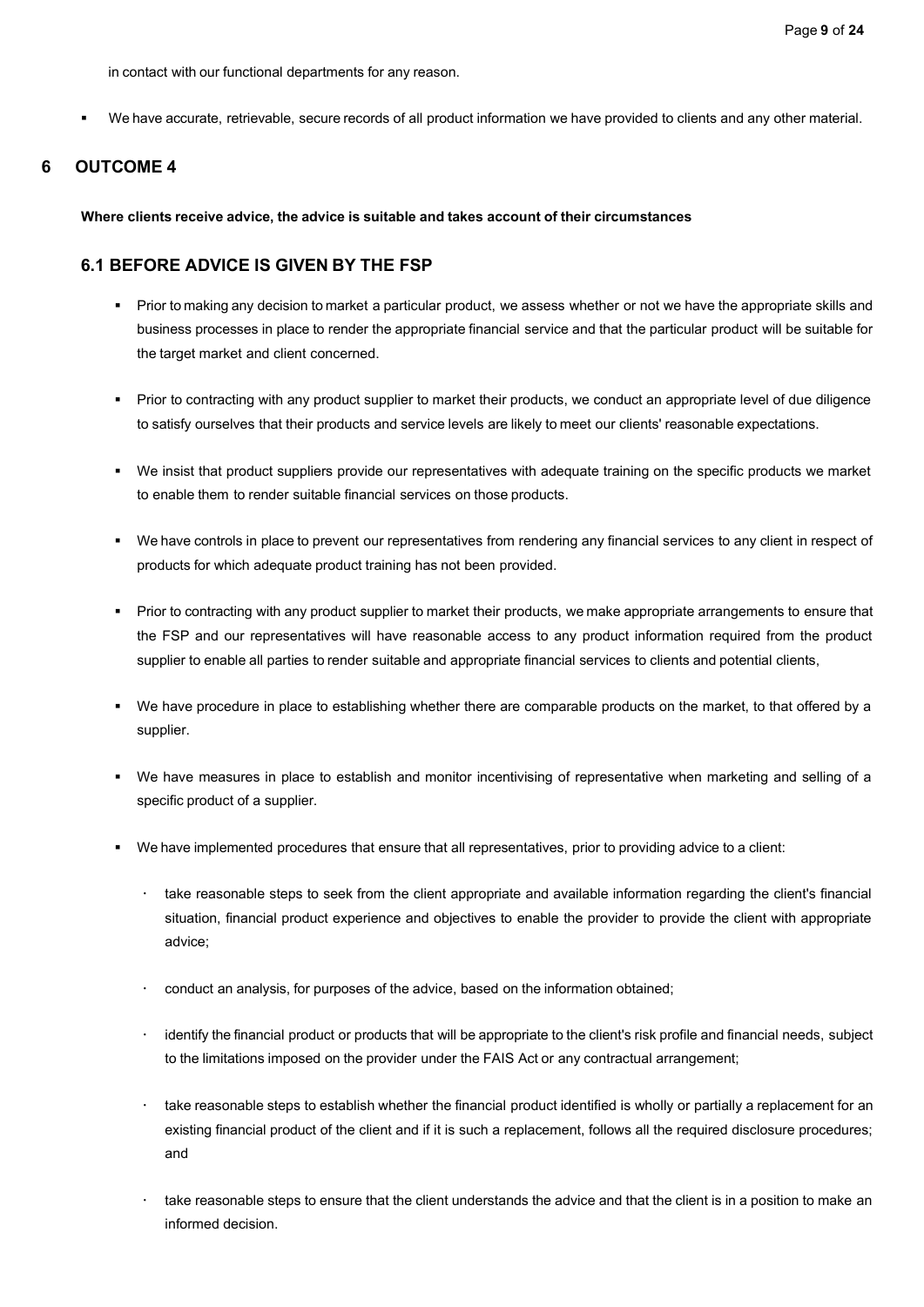#### <span id="page-11-0"></span>**6.1 ADVICE GIVEN BY THE FSP**

- In order to ensure that the highest level of financial services are rendered to our clients and potential clients, we identify any risk of inappropriate financial service and we monitor feedback or complaints received from clients, product suppliers or other third parties regarding the quality of financial service they may have received from our representatives.
- We have implemented procedures to identify instances where our representatives have provided inappropriate advice or misleading information to clients and have implemented further procedures that seek to mitigate the risk to clients should such events occur.
- We monitor potential TCF indicators such as insurance claims experience, product retention / early termination data, investment portfolio switching, type and frequency of product changes in relation to the clients associated with our representatives, in order to identify and mitigate risks of any inappropriate financial services or poor client outcomes attributable to the representatives concerned.
- We provide product suppliers and other third parties in the client value chain with feedback in relation to any aspects of their products or services which inhibit our ability to provide suitable advice or the delivery of other TCF outcomes to clients.
- We have controls in place to identify and address any conflicts of interest between ourselves, our clients and product suppliers whose products we market.
- Clear TCF measures are included in the criteria that our representatives are required to satisfy in order to meet incentive or remuneration targets.
- " There are clear agreements between ourselves and any product suppliers whose products we market, that set out our respective responsibilities in relation to providing clients with appropriate financial services, information and service support. These agreements are structured to ensure that clients understand who they should look to in relation to different aspects of the financial products or service provided to them.
- We have controls in place to identify and act on instances where our representatives have provided advice which they are not authorised to provide, either in terms of their specific contract or mandate with us and/or with any product supplier, or as a result of non-compliance with our FAIS licence conditions or other legal requirements.
- We have a policy in place for fair compensation of clients who have been financially prejudiced as a result of any inappropriate financial service rendered by our representatives.
- We monitor the published decisions of the FAIS Ombud, communications and guidance from the Regulator and any other relevant information sources in relation to advice practices, to ensure that our controls and practices in relation to this TCF outcome remain relevant and effective.

# <span id="page-11-1"></span>**7 OUTCOME 5**

**Clients are provided with products that perform as the firm has led them to expect, and the associated service is of an acceptable standard and as they have been led to expect**

Our point-of sale and information post-sale, include the careful consideration of the elements listed below:

Processes are in place to mitigate the risk that products and services are unable to satisfy the reasonable expectations of clients.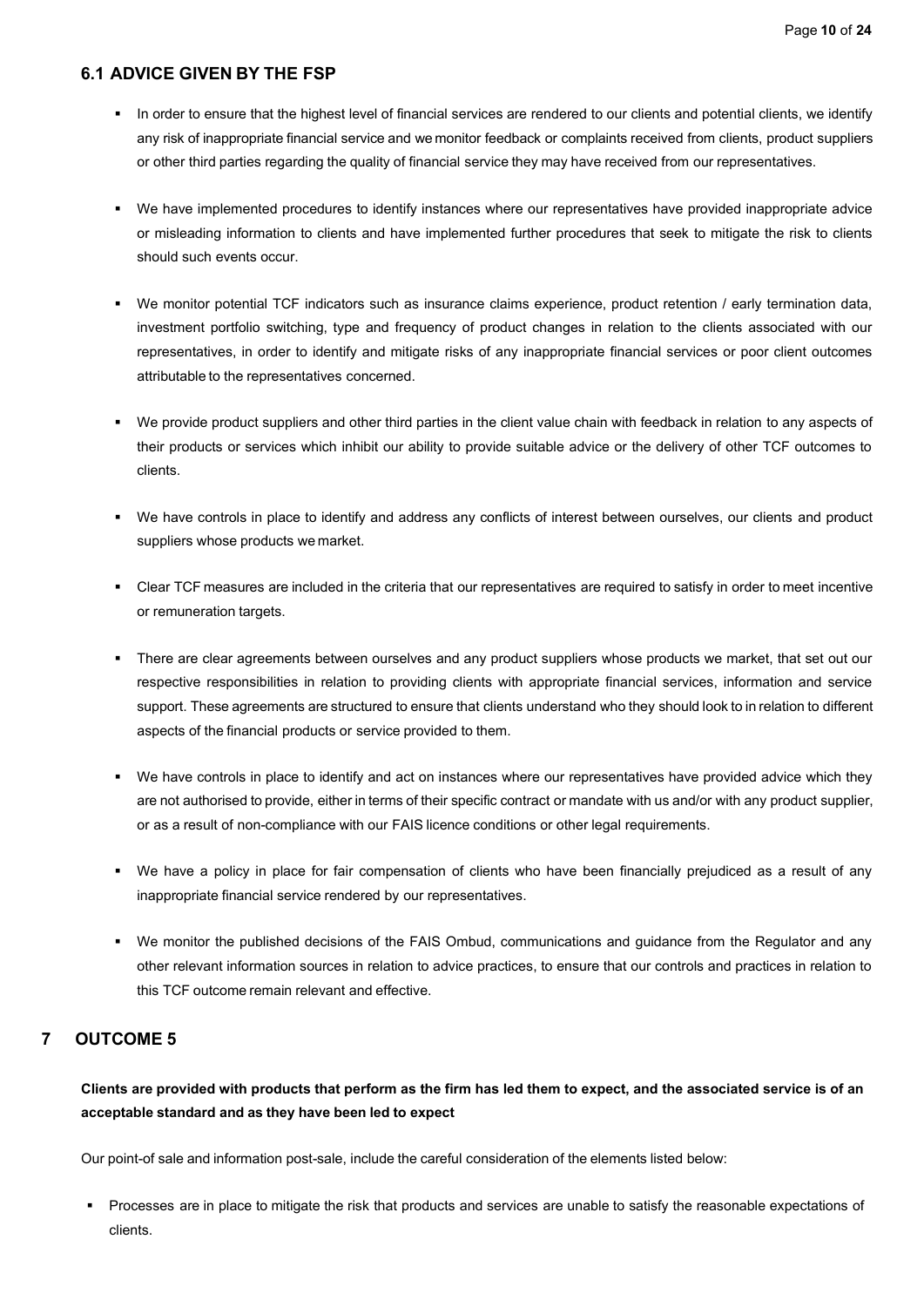- We analyse the product retention / portfolio switching / early termination behaviour of our clients to identify the possible risk that products or services are not meeting expectations.
- Processes are in place to alert clients to the risks resultant from their actions (such as early termination of a product, nonpayment of contributions, investment portfolio switches, and benefit reductions) in reasonable time for them to respond to or act on the information.
- Processes are in place to alert clients to the risks of non-action on their part, such as a failure to review insurance cover needs, investment goals, risk profiles and beneficiary nominations.
- We have clear service standards in place for client service processes and communicate these to our clients.
- We research and test our service standards to determine whether they are in line with client expectations.
- We monitor and act on feedback, complaints and suggestions received from clients, intermediaries and staff members that identify the need for improvements in our services or service standards.
- Where it becomes apparent that products are not performing or are unlikely to perform as clients have been led to expect, we have implemented processes to mitigate the risks to our clients.
- We have adopted "Management Information" on client expectations (See Annexure B).
- Processes are in place to protect the confidentiality of all client information.

The procedures listed below are for third parties such as product suppliers, Category II, IIA or III FSPs, binder holders, reinsurers, administrators and other outsourced service providers that are part of the overall value chain in providing products or services to our clients. These procedures do not apply to the relationship between product suppliers and Category I FSPs.

- We have clear agreements in place regarding the division of responsibilities between the various parties to ensure the fair treatment of clients.
- We conduct an appropriate level of due diligence on any such third party, before dealing with them, to satisfy ourselves that TCF outcomes are adhered to and that the products and / or service levels, as the case may be, are likely to be as clients (and we) have been led to expect.
- We regularly monitor the third party's client treatment standards, including how the third party meets client expectations.
- Processes are in place to mitigate the risks to our clients where it becomes apparent that a third party's products are not in fact performing as clients (and we) have been led to expect by that third party or where it becomes apparent that service from the third party is not of an acceptable or agreed upon standard.
- We have full and unrestricted access to information held by the third party in relation to our clients' Management Information.

### <span id="page-12-0"></span>**8 OUTCOME 6**

Clients do not face unreasonable post-sale barriers imposed by firms to change product, switch provider, submit a claim **or make a complaint**

The FSP is committed to ensuring that clients do not face unreasonable post-sale barriers when changing products, switching providers or when making complaints, and consider all client criticism, whether positive or negative, as a critical feedback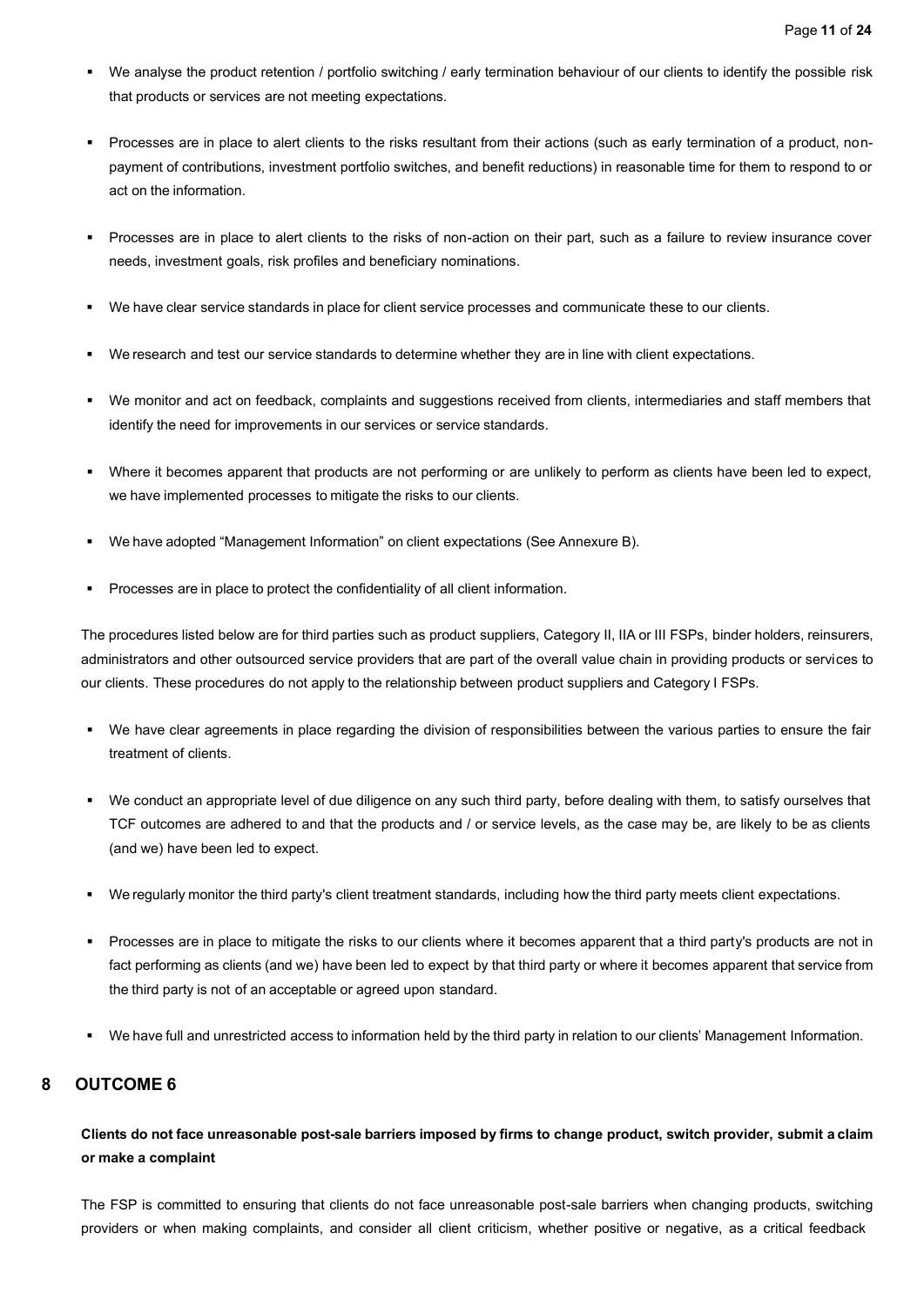### <span id="page-13-0"></span>**8.1 CHANGING PRODUCTS**

- We inform our clients (in good time, not only on request) of the types of permissible changes they may make to their products if their individual needs or circumstances change and of any important limitations on their ability to access funds or to make amendments to any product.
- When we become aware of any changes to a client's needs or circumstances (including affordability difficulties), we inform such client of possible product changes that are available to them in order to meet their changed requirements.
- We have clear service standards in place for processing product changes (including instances where the request needs to be referred to another party for processing) and communicate these standards to our clients.
- Where a request for a product change is declined by any party in the value chain, we provide the client with clear reasons for the decision.
- When we receive a request to change a product (whether directly or through another party) we inform the client of any potential risks associated with the change, in reasonable time for them to respond to or act on the information.

# <span id="page-13-1"></span>**8.2 SWITCHING PROVIDERS**

- We have clear service standards in place for processing switches to other providers and communicate these to our clients.
- When we receive a request to switch providers (whether directly or through another party) we inform the client of any potential risks associated with the switch.

<span id="page-13-2"></span>**8.3 CLAIMS AND DISBURSEMENT HANDLING** (BINDER HOLDERS: LONG-TERM AND SHORT-TERM INSURANCE ONLY)

- We test our claims and/or disbursement handling processes to ensure that it is suitable for the product and target client group concerned.
- We inform our clients (not only on request or at claim stage) of the process that must be followed in order to submit a claim or a disbursement request and what information will be required in order to process a claim or a disbursement request.
- We inform our clients of our service standards when processing claims and disbursement requests.
- We inform clients prior to contracting, of the circumstances under which claims or disbursement requests will not be processed and explain the client's obligations in this regard.
- Once a claim has been received, we keep clients/members informed of our progress.
- Where a claim is repudiated, wholly or partially, or a disbursement request is declined, we provide the client/member clear reasons for the decision, with supporting evidence, where relevant, and the steps available to the client in order to review the decision (if any).
- We consider the client's reasonable benefit expectations and our TCF objectives before making a decision to repudiate / decline a claim or disbursement request.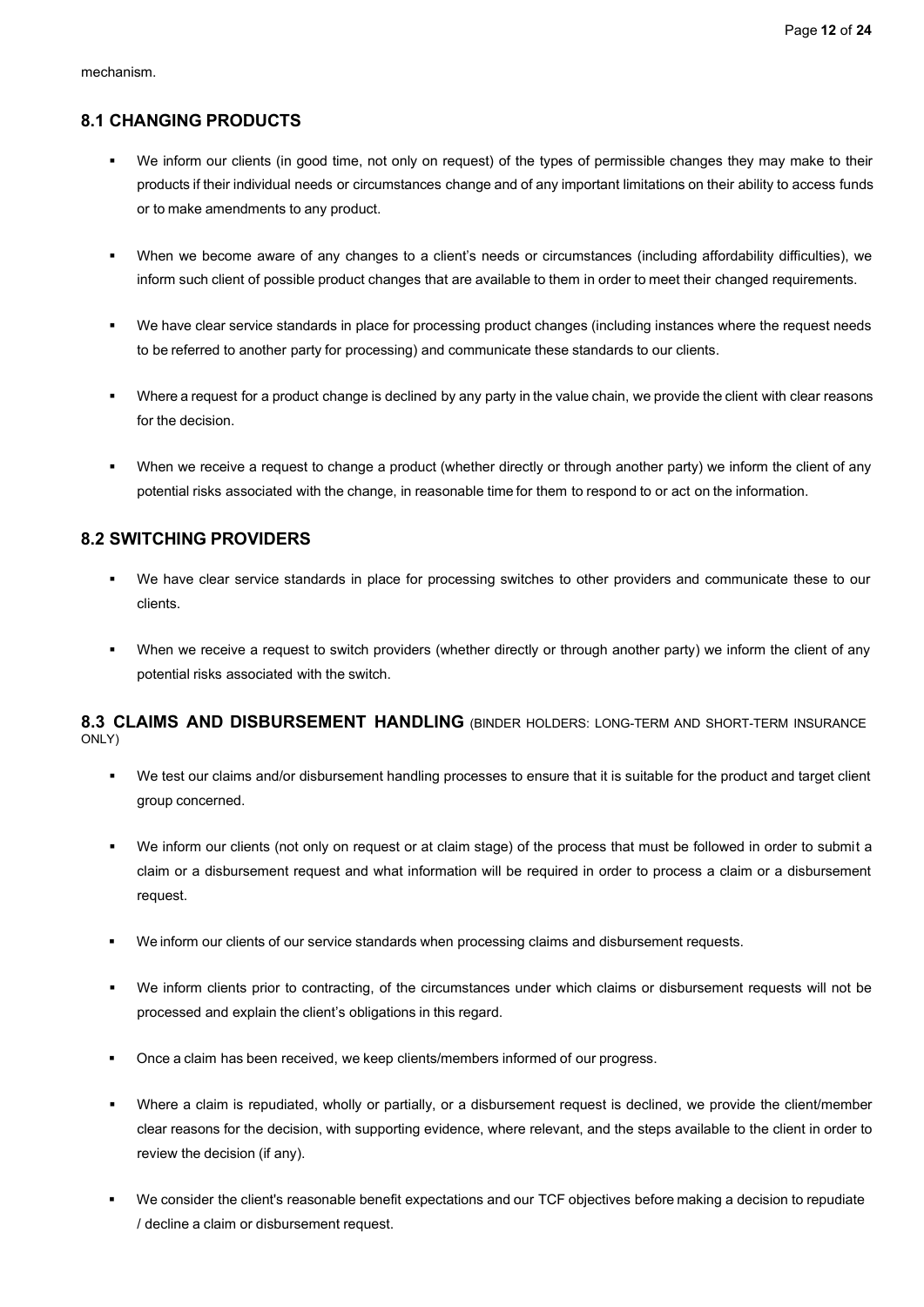- We have specific training in place for claims and disbursement processing staff (including on TCF).
- We consider the claims repudiation experience and quality of claims handling of different insurers when recommending an insurer to clients.
- We analyse types of claims and claims repudiation experience of our different representatives to identify any risk of misselling.

#### <span id="page-14-0"></span>**8.4 COMPLAINTS HANDLING**

- We test our complaints process to ensure it is accessible and appropriate to our client group/s.
- We have a robust complaints management, record keeping and root cause analysis process, and have devoted sufficient resources to ensure effective complaints handling when needed.
- We inform clients (before complaint stage) of the process that must be followed in order to submit a complaint, and of the various options available for further recourse if the client is dissatisfied with the outcome of the complaint.
- We benchmark our complaints data (for example, complaint volumes, resolution rates, referrals to Ombud schemes) against competitors.
- Once a complaint has been received, whether we are dealing with the complaint ourselves or where we have referred the complaint to another party, we keep clients informed of its progress (including the contact details of the person responsible for processing the complaint)
- When responding to a complaint, we provide clear reasons for our response (including where the response is favourable to the client), with supporting evidence where relevant.
- Where a request for redress is declined, wholly or partially, we inform the client of the steps that may be followed in order to have the decision reviewed.
- We have clear service standards in place for processing complaints and we communicate such standards to our clients.
- We have specific staff training in place for complaints handling
- Complaints processes are structured in such a way as to ensure that there are no conflicts of interest and that all decisions are based on objective facts and criteria.
- Complaints processes are structured in such a way as to ensure that complaints of a similar nature have a similar outcome.
- Follow-up processes are in place to determine the client satisfaction levels of complaints that have been finalised.
- Processes are in place to ensure consistency in complaints handling. We have a policy in place for fair compensation of clients who have been financially prejudiced by unfair treatment, which is not limited only to those clients who complain.
- We analyse complaints to identify any risks of mis-selling (whether by our own representatives or not).
- We consider the nature of complaints received and the complaints handling performance history of different product suppliers when deciding on whether or not to enter into a business relationship with a particular product supplier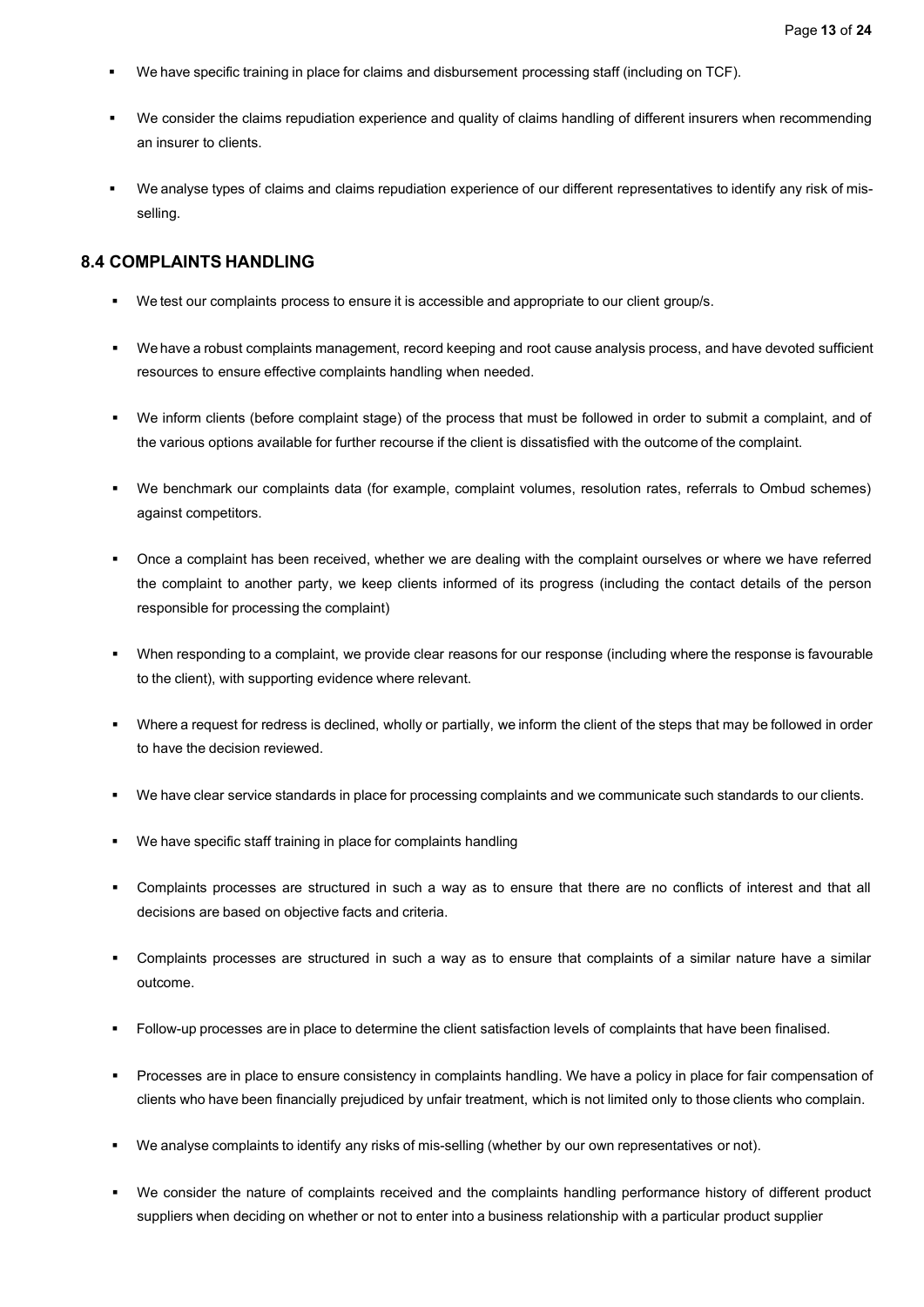▪ We consider the nature of complaints received and the complaints handling performance history of different product suppliers when recommending a particular product supplier or financial product to our clients.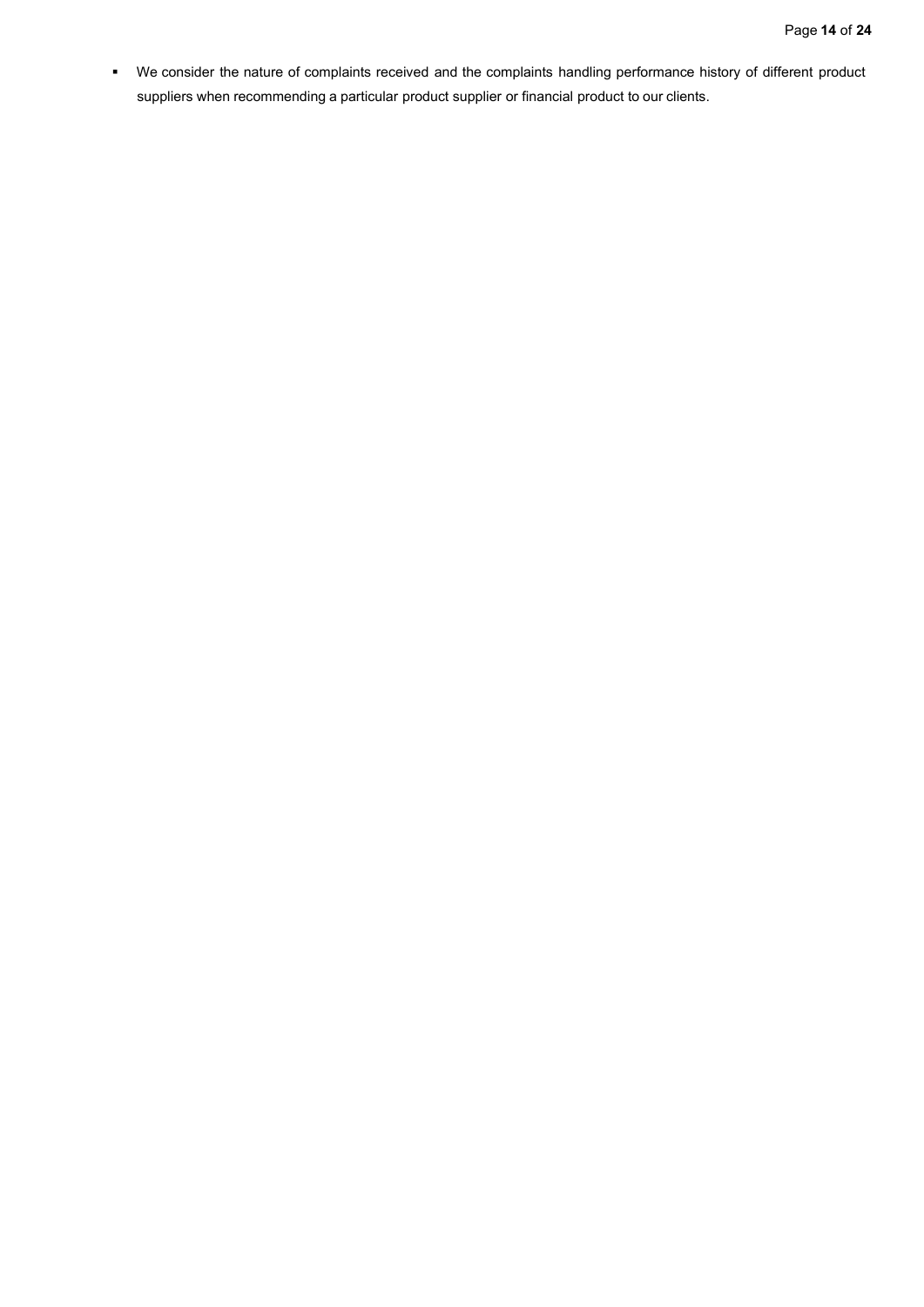## <span id="page-16-0"></span>**9 ANNEXURE A: AUTHORISED FINANCIAL PRODUCT CATEGORIES AND SUBCATEGORIES**

(\*delete whichever is not applicable)

| <b>Intermediary</b><br><b>Category I Advisory FSP</b><br><b>Advice</b><br><b>Services</b> |                                                                                             |              |              |
|-------------------------------------------------------------------------------------------|---------------------------------------------------------------------------------------------|--------------|--------------|
| 1.1                                                                                       | Long-term Insurance: Subcategory A                                                          | ப            | ⊔            |
| 1.2                                                                                       | Short-term Insurance: Personal Lines                                                        | $\Box$       | $\Box$       |
| 1.3                                                                                       | Long-term Insurance: Subcategory B1                                                         | $\mathsf{L}$ | $\Box$       |
| 1.4                                                                                       | Long-term Insurance: Subcategory C                                                          | $\Box$       | $\Box$       |
| 1.5                                                                                       | <b>Retail Pension Benefits</b>                                                              | П            | $\Box$       |
| 1.6                                                                                       | Short-term Insurance: Commercial Lines                                                      |              | $\Box$       |
| 1.7                                                                                       | Pension Fund Benefits (excluding retail pension benefits)                                   | $\Box$       | $\Box$       |
| 1.8                                                                                       | Securities and Instruments: Shares                                                          | $\perp$      | П            |
| 1.9                                                                                       | Securities and Instruments: Money Market Instruments                                        | $\mathsf{L}$ | $\Box$       |
| 1.10                                                                                      | Securities and Instruments: Debentures and Securitised Debt                                 | $\Box$       | $\Box$       |
| 1.11                                                                                      | Securities and Instruments: Warrants, certificates and other instruments acknowledging debt | $\Box$       | $\Box$       |
| 1.12                                                                                      | Securities and Instruments: Bonds                                                           | $\mathsf{L}$ | П            |
| 1.13                                                                                      | Securities and Instruments: Derivative instruments excluding Warrants                       | $\mathsf{L}$ | $\mathbf{L}$ |
| 1.14                                                                                      | Participatory Interests in one or more Collective Investment Schemes                        | П            | $\Box$       |
| 1.15                                                                                      | <b>Forex Investment Business</b>                                                            | $\mathsf{L}$ | $\boxtimes$  |
| 1.16                                                                                      | <b>Health Service Benefits</b>                                                              | $\Box$       | □            |
| 1.17                                                                                      | Deposits as defined in the Banks Act - exceeding 12 months (Long-term Deposits)             | ⊔            | $\Box$       |
| 1.18                                                                                      | Deposits as defined in the Banks Act - 12 months or less (Short-term Deposits)              | $\Box$       | $\Box$       |
| 1.19                                                                                      | <b>Friendly Society Benefits</b>                                                            | $\perp$      | П            |
| 1.20                                                                                      | Long-term Insurance: Subcategory B2                                                         | $\perp$      | □            |
| 1.21                                                                                      | Long-term Insurance: Subcategory B2-A                                                       | $\Box$       | $\Box$       |
| 1.22                                                                                      | Long-term Insurance: Subcategory B1-A                                                       | $\Box$       | $\Box$       |
| 1.23                                                                                      | Short-term Insurance: Personal Lines A1                                                     | $\Box$       | $\Box$       |
| 1.24                                                                                      | <b>Structured Deposits</b>                                                                  | $\perp$      | П            |
| 1.25                                                                                      | Securities and Instruments                                                                  | П            | П            |
| 1.26                                                                                      | Participatory interest in the CIS hedge fund                                                |              |              |

| <b>Category II Discretionary FSP</b> |                                                                                             | <b>Discretionary</b><br><b>Services</b> |
|--------------------------------------|---------------------------------------------------------------------------------------------|-----------------------------------------|
| 2.1                                  | Long-term Insurance: Subcategory B1                                                         |                                         |
| 2.2                                  | Long-term Insurance: Subcategory C                                                          |                                         |
| 2.3                                  | <b>Retail Pension Benefits</b>                                                              |                                         |
| 2.4                                  | Pension Fund Benefits (excluding retail pension benefits)                                   |                                         |
| 2.5                                  | Securities and Instruments: Shares                                                          |                                         |
| 2.6                                  | Securities and Instruments: Money Market Instruments                                        |                                         |
| 2.7                                  | Securities and Instruments: Debentures and Securitised Debt                                 |                                         |
| 2.8                                  | Securities and Instruments: Warrants, certificates and other instruments acknowledging debt |                                         |
| 2.9                                  | Securities and Instruments: Bonds                                                           |                                         |
| 2.10                                 | Securities and Instruments: Derivative instruments excluding Warrants                       |                                         |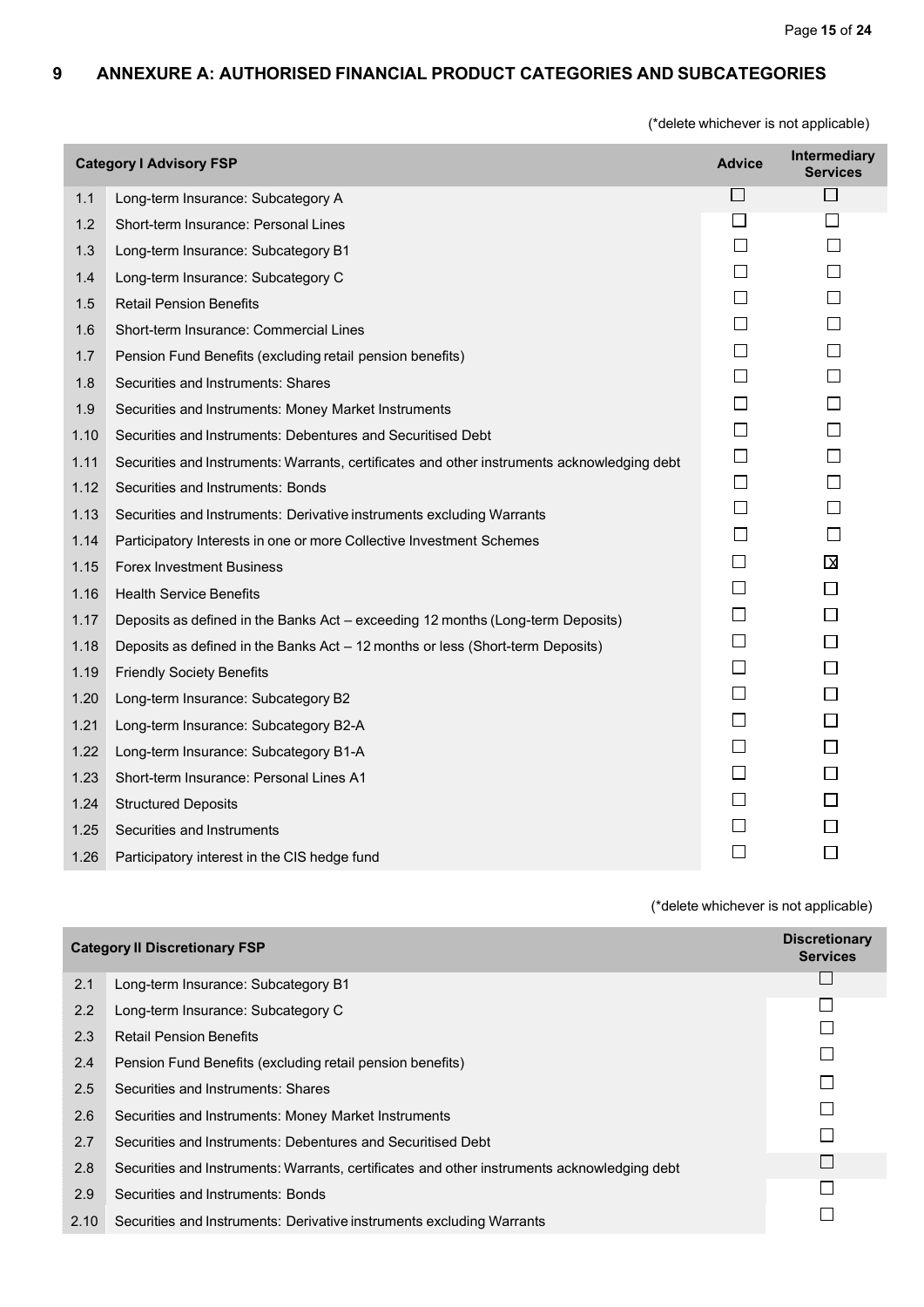| 2.11 | Participatory Interests in one or more Collective Investment Schemes |  |
|------|----------------------------------------------------------------------|--|
| 2.12 | <b>Forex Investment Business</b>                                     |  |
| 2.13 | Long-term Deposits                                                   |  |
| 2.14 | <b>Short-term Deposits</b>                                           |  |
| 2.15 | Long-term Insurance: Subcategory B2                                  |  |
| 2.16 | Long-term Insurance: Subcategory B2-A                                |  |
| 2.17 | Long-term Insurance: Subcategory B1-A                                |  |
| 2.18 | <b>Structured Deposits</b>                                           |  |
|      |                                                                      |  |
| 2.19 | Securities and Instruments                                           |  |
| 2.20 | Participatory interest in the CIS hedge fund                         |  |

| <b>Category IIA Hedge Fund FSP</b> |                                                                                             | <b>Discretionary</b><br><b>Services</b> |
|------------------------------------|---------------------------------------------------------------------------------------------|-----------------------------------------|
| 2A.1                               | Long-term Insurance: Subcategory B1                                                         | $\mathsf{L}$                            |
| 2A.2                               | Long-term Insurance: Subcategory C                                                          | $\perp$                                 |
| 2A.3                               | <b>Retail Pension Benefits</b>                                                              |                                         |
| 2A.4                               | Pension Fund Benefits (excluding retail pension benefits)                                   | П                                       |
| 2A.5                               | Securities and Instruments: Shares                                                          |                                         |
| 2A.6                               | Securities and Instruments: Money Market Instruments                                        | П                                       |
| 2A.7                               | Securities and Instruments: Debentures and Securitised Debt                                 |                                         |
| 2A.8                               | Securities and Instruments: Warrants, certificates and other instruments acknowledging debt | П                                       |
| 2A.9                               | Securities and Instruments: Bonds                                                           |                                         |
| 2A.10                              | Securities and Instruments: Derivative instruments excluding Warrants                       | П                                       |
| 2A.11                              | Participatory Interests in one or more Collective Investment Schemes                        | П                                       |
| 2A.12                              | <b>Forex Investment Business</b>                                                            |                                         |
| 2A.13                              | Long-term Deposits                                                                          | П                                       |
| 2A.14                              | Short-term Deposits                                                                         | П                                       |
| 2A.15                              | Long-term Insurance: Subcategory B2                                                         | П                                       |
| 2A.16                              | Long-term Insurance: Subcategory B2-A                                                       |                                         |
| 2A.17                              | Long-term Insurance: Subcategory B1-A                                                       |                                         |
| 2A.18                              | <b>Structured Deposits</b>                                                                  |                                         |
| 2A.19                              | Securities and Instruments                                                                  |                                         |
| 2A.20                              | Participatory interest in the hedge fund                                                    |                                         |

|     | <b>Category III Administrative FSP</b>                    | <b>Administrative</b><br><b>Services</b> |
|-----|-----------------------------------------------------------|------------------------------------------|
| 3.1 | Long-term Insurance: Subcategory B1                       |                                          |
| 3.2 | Long-term Insurance: Subcategory C                        |                                          |
| 3.3 | <b>Retail Pension Fund Benefits</b>                       |                                          |
| 3.4 | Pension Fund Benefits (excluding retail pension benefits) |                                          |
| 3.5 | Securities and Instruments: Shares                        |                                          |
| 3.6 | Securities and Instruments: Money Market Instruments      |                                          |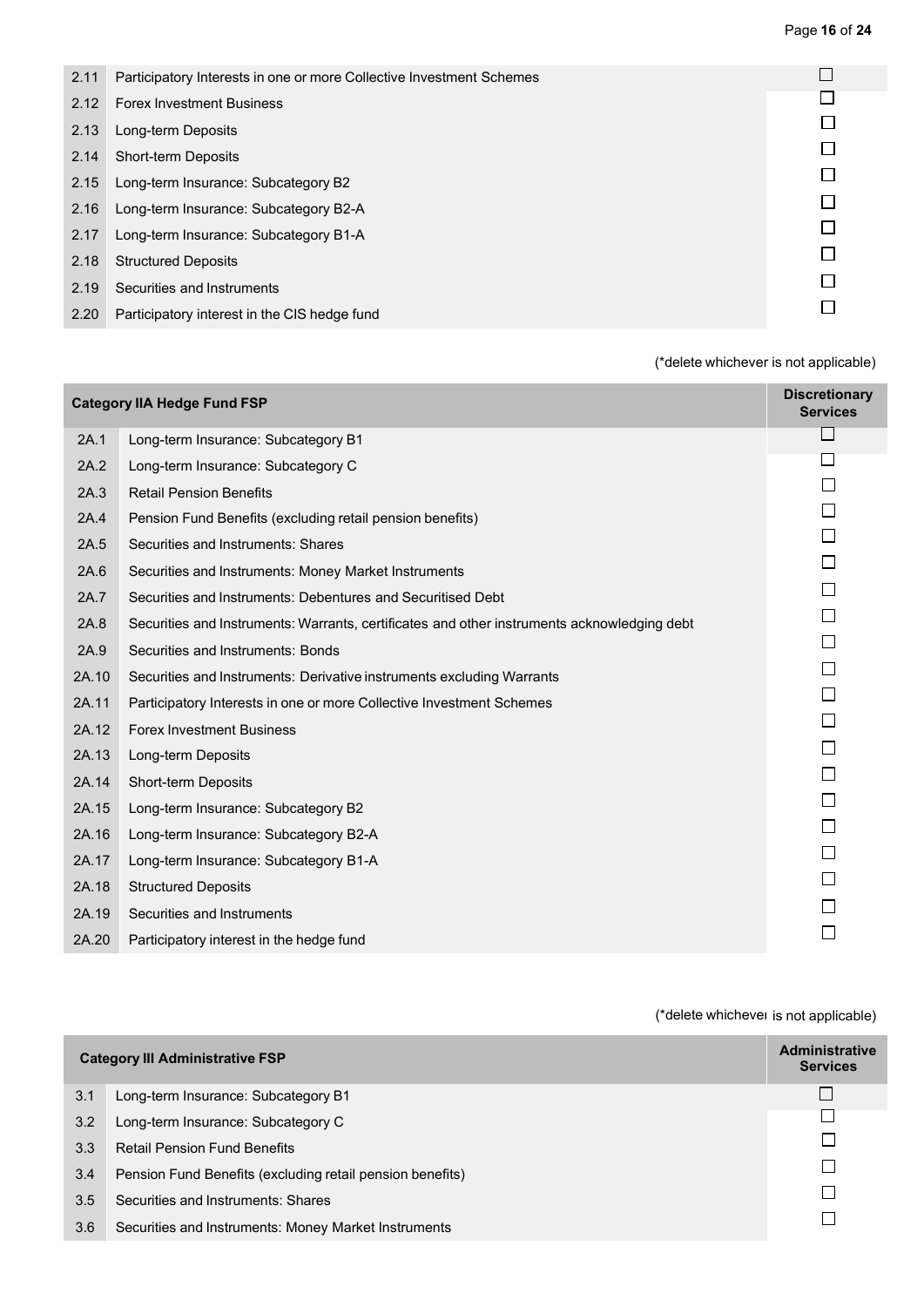Page **17** of **24**

| 3.7  | Securities and Instruments: Debentures and Securitised Debt                                 |  |
|------|---------------------------------------------------------------------------------------------|--|
| 3.8  | Securities and Instruments: Warrants, certificates and other instruments acknowledging debt |  |
| 3.9  | Securities and Instruments: Bonds                                                           |  |
| 3.10 | Securities and Instruments: Derivative instruments excluding Warrants                       |  |
| 3.11 | Participatory Interests in one or more Collective Investment Schemes                        |  |
| 3.12 | <b>Forex Investment Business</b>                                                            |  |
| 3.13 | Long-term Deposits                                                                          |  |
| 3.14 | <b>Short-term Deposits</b>                                                                  |  |
| 3.15 | Long-term Insurance: Subcategory B2                                                         |  |
| 3.1  | Long-term Insurance: Subcategory B2-A                                                       |  |
| 3.17 | Long-term Insurance: Subcategory B1-A                                                       |  |
| 3.18 | <b>Structured Deposits</b>                                                                  |  |
| 3.19 | Securities and Instruments                                                                  |  |
| 3.20 | Participatory interest in a Hedge Fund                                                      |  |
|      |                                                                                             |  |

| <b>Category IV Assistance Business FSP</b> | <b>Assistance</b><br><b>Business</b> |
|--------------------------------------------|--------------------------------------|
|                                            | ┍<br>$\overline{\phantom{a}}$        |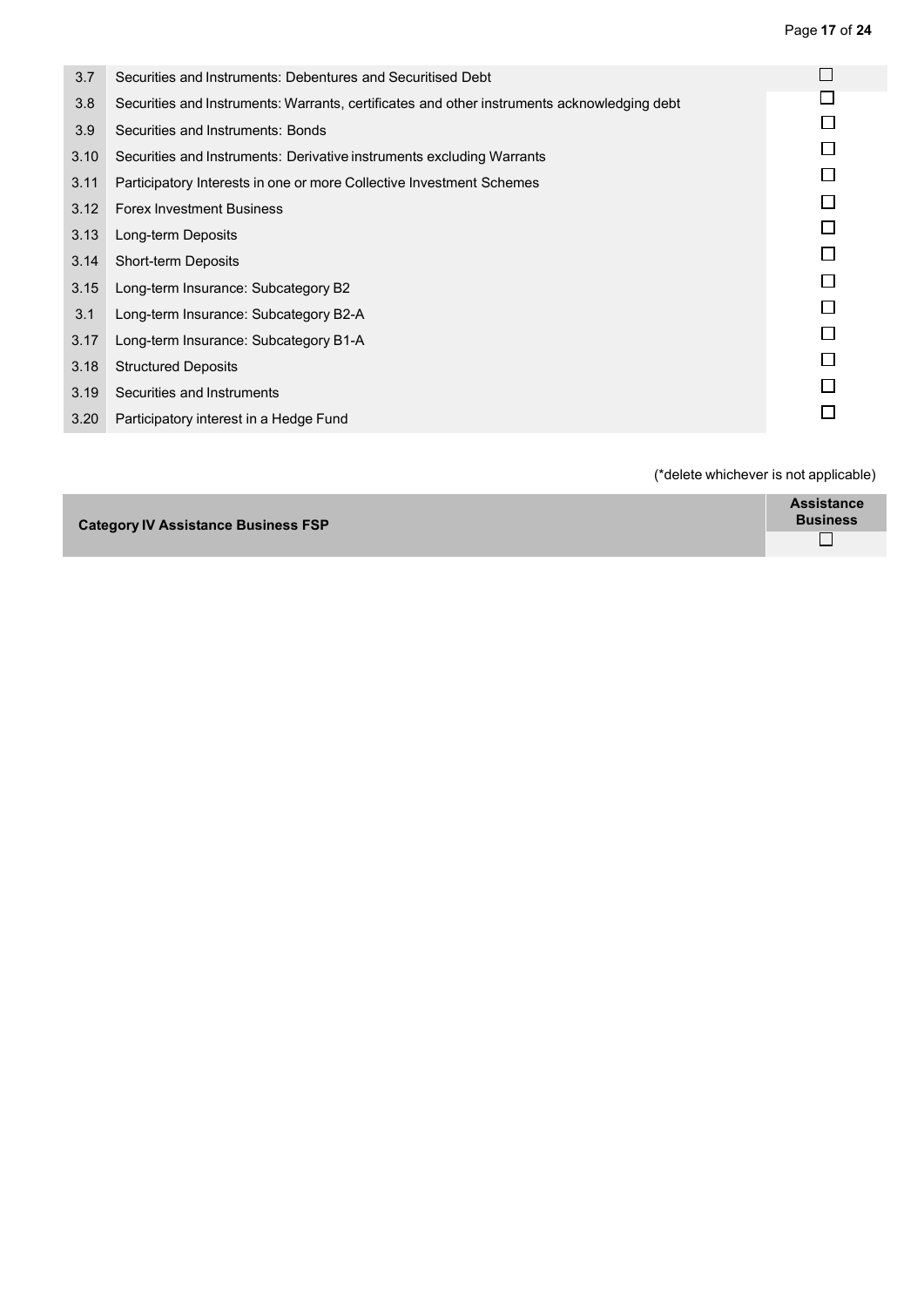### <span id="page-19-0"></span>**10 ANNEXURE B: MANAGEMENT INFORMATION**

The data sets listed below are examples of Management Information (MI) that could be used to measure and improve TCF performance. All six outcomes are relevant across all areas of business activity.

Delete data sets that are not applicable. For the remaining sets of data, targets will need to be set that will alert the TCF Champion of *the organisation's failure to achieve the outcomes of TCF.*

Where the organisation fails to meet the TCF outcomes, the TCF Champion will be required to evidence the actions that were taken in order to investigate and rectify the failure.

(\*delete whichever is not applicable)

| DATA SET: SALES                                                                              | (Outcomes 2, 3, 4 & 5)                                                                                                                                                                                                                                                                 |
|----------------------------------------------------------------------------------------------|----------------------------------------------------------------------------------------------------------------------------------------------------------------------------------------------------------------------------------------------------------------------------------------|
| <b>Data Measured</b>                                                                         | <b>Possible TCF Implications</b>                                                                                                                                                                                                                                                       |
| Sales volume by product type                                                                 | Product suitability – excessive sales of one product may indicate mis-selling<br>or unsuitable sales including inadequate suitability analysis                                                                                                                                         |
| Sales volume by commission rate / type                                                       | Commission rate payable on a particular product may result in product bias,<br>leading to mis-selling or unsuitable sales. As above, this may mean suitability<br>was not properly assessed                                                                                            |
| Sales volume against expectations                                                            | Poor sales may indicate incorrect targeting or that the product is too complex;<br>excess sales may indicate mis-selling and/or unsuitable sales, including<br>affordability concerns                                                                                                  |
| Cancellation within cooling off period                                                       | High cancellation rates may indicate unsuitable<br>advice and/or a<br>misunderstanding of the product on the part of the client                                                                                                                                                        |
| Early cancellation rates                                                                     | Excessive early cancellations may indicate a lack of suitability of advice as the<br>client believes the product is unsuitable or is unable to afford premiums and<br>terminates early                                                                                                 |
| Percentage of file check fails – total and by<br>representative (based on a sample of files) | By FSP / Representative - evidence of systemic weaknesses and/or breaches<br>of the General Code of Conduct (particularly disclosure) which may result in<br>misleading or insufficient information being given and/or mis-selling. By<br>representative - may indicate training needs |
| Number of new products introduced during a given<br>period                                   | Review in conjunction with product training statistics                                                                                                                                                                                                                                 |
| Percentage of representatives completing new<br>product training within a given period       | Training and competency of representatives is a key component in ensuring<br>that clients are treated fairly. Poor product knowledge may lead to<br>inappropriate recommendations                                                                                                      |

| DATA SET: COMPLAINTS                             | (Outcomes 1, 2, 3, 4, 5 & 6)                                                                                                                                                                      |
|--------------------------------------------------|---------------------------------------------------------------------------------------------------------------------------------------------------------------------------------------------------|
| Data Measured                                    | <b>Possible TCF Implications</b>                                                                                                                                                                  |
| Volume of complaints                             | May indicate mis-selling or other failings affecting the fair treatment of clients                                                                                                                |
| Complaints against any particular representative | As above, may reveal a training need                                                                                                                                                              |
| Complaints against a particular product          | May indicate product and/or provider's marketing material is unclear or<br>misleading or unsuitable for the target market. This could lead to mis-selling or<br>other unfair treatment of clients |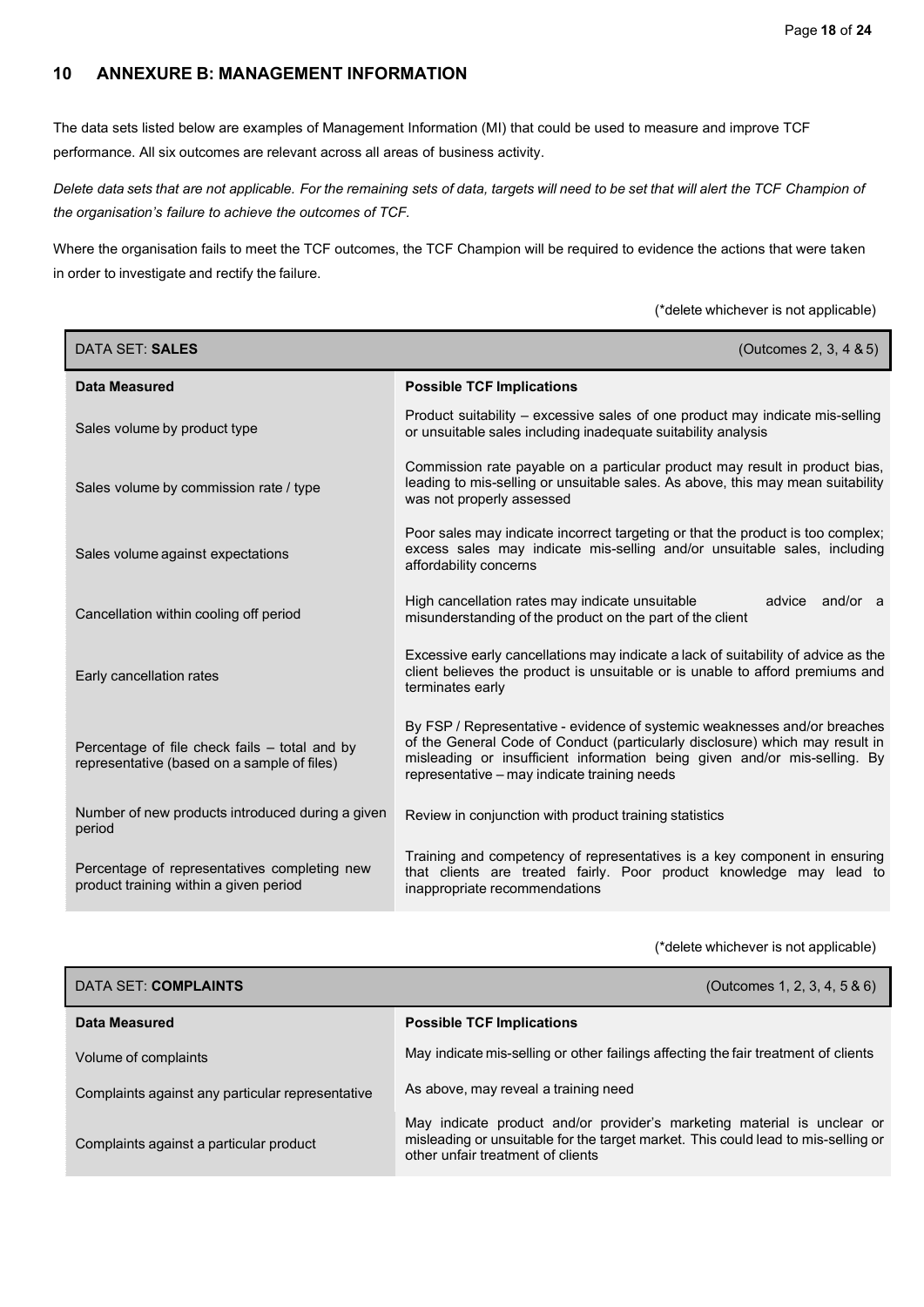| Complaints relating to information supplied by<br>representatives                                                                                                   | Could indicate either a lack of clarity and completeness of essential features<br>and other information that was supplied by the representative, (or in the actual<br>financial services that were rendered) and/or deficiencies in the product<br>information provided by the product provider to the representative |
|---------------------------------------------------------------------------------------------------------------------------------------------------------------------|-----------------------------------------------------------------------------------------------------------------------------------------------------------------------------------------------------------------------------------------------------------------------------------------------------------------------|
| Complaints upheld internally - analysed<br>by<br>reference to whether there was negligence, failure<br>to comply with statutory requirements of unfair<br>treatment | May reveal trends depending on the underlying reasons and the need for<br>improvements in the relevant areas. May be a measure of the fairness of the<br>complaints handling procedures                                                                                                                               |
| Volume and percentage of complaints referred to<br><b>FAIS Ombud</b>                                                                                                | May identify possible areas of misunderstanding by clients as to what<br>constitutes a complaint (assess possible action to reduce this). May indicate<br>unfairness in the complaints handling process                                                                                                               |
| Percentage of complaints to FAIS Ombud upheld                                                                                                                       | External measure of complaints handling process                                                                                                                                                                                                                                                                       |
| Percentage of complaints to FAIS Ombud not<br>upheld                                                                                                                | May be indicative that the FSP's complaints handling process is fair and<br>resulting in the right outcomes                                                                                                                                                                                                           |
| Percentage of complaints acknowledged within the<br>time frame stipulated in the official Complaints<br>Policy of the FSP                                           | Performance measurement of timeliness of complaints handling process                                                                                                                                                                                                                                                  |
| Percentage of complaints resolved within the time<br>frame stipulated in the official Complaints Policy of<br>the FSP                                               | Performance measurement of complaints being handled in a fair and timely<br>manner                                                                                                                                                                                                                                    |
| Number of recommendations following complaint<br>raised                                                                                                             | Action being taken to improve standards. Could be evidence of a TCF culture<br>and embedding                                                                                                                                                                                                                          |
| Number of recommendations following complaint<br>that resulted in a change to procedure or policy                                                                   | Action taken to improve standards/reduce complaints. Could be evidence of a<br>TCF culture and embedding                                                                                                                                                                                                              |

| DATA SET : <b>POINT OF SALE</b><br>(Outcomes 2, $3 & 4$ )                                                                                          |                                                                                                                                                                                 |  |
|----------------------------------------------------------------------------------------------------------------------------------------------------|---------------------------------------------------------------------------------------------------------------------------------------------------------------------------------|--|
| Data Measured                                                                                                                                      | <b>Possible TCF Implications</b>                                                                                                                                                |  |
| Score rating of quality of financial services rendered<br>and/or information provided following mystery<br>shopping, telephone or other monitoring | Measure of the quality of financial services rendered and/or information<br>provided by representative. Shortcomings may result in unsuitable sales or<br>other unfair outcomes |  |

| DATA SET: AFTERS SALES SERVICE                                                              | (Outcomes 1, 2, 3, 4 & 6)                                                                                                                                                                                                                      |
|---------------------------------------------------------------------------------------------|------------------------------------------------------------------------------------------------------------------------------------------------------------------------------------------------------------------------------------------------|
| Data Measured                                                                               | <b>Possible TCF Implications</b>                                                                                                                                                                                                               |
| Percentage of clients contacted within 12 months<br>of completion and reason for contact    | May be a measure of the standard of client care, depending on the reason for<br>the contact                                                                                                                                                    |
| Clients contacted to notify unsuitability of product<br>following TCF review                | Indicative of the existence of serious compliance breaches at the point of sale<br>and possibly in other areas resulting, in mis-selling. May be indicative of wider<br>systemic shortcomings                                                  |
| following<br>clients<br>Percentage<br>contacted<br>of.<br>completion of satisfaction survey | Fairness related questions (e.g. 'what does this product do'?/ 'why did you buy<br>it'?) and questions relating to whether the client understood what type of<br>service they received may indicate whether the client has been treated fairly |
| Overall service satisfaction score for this period out<br>of $10$                           | May indicate whether clients are being fairly treated, depending on the<br>questions asked                                                                                                                                                     |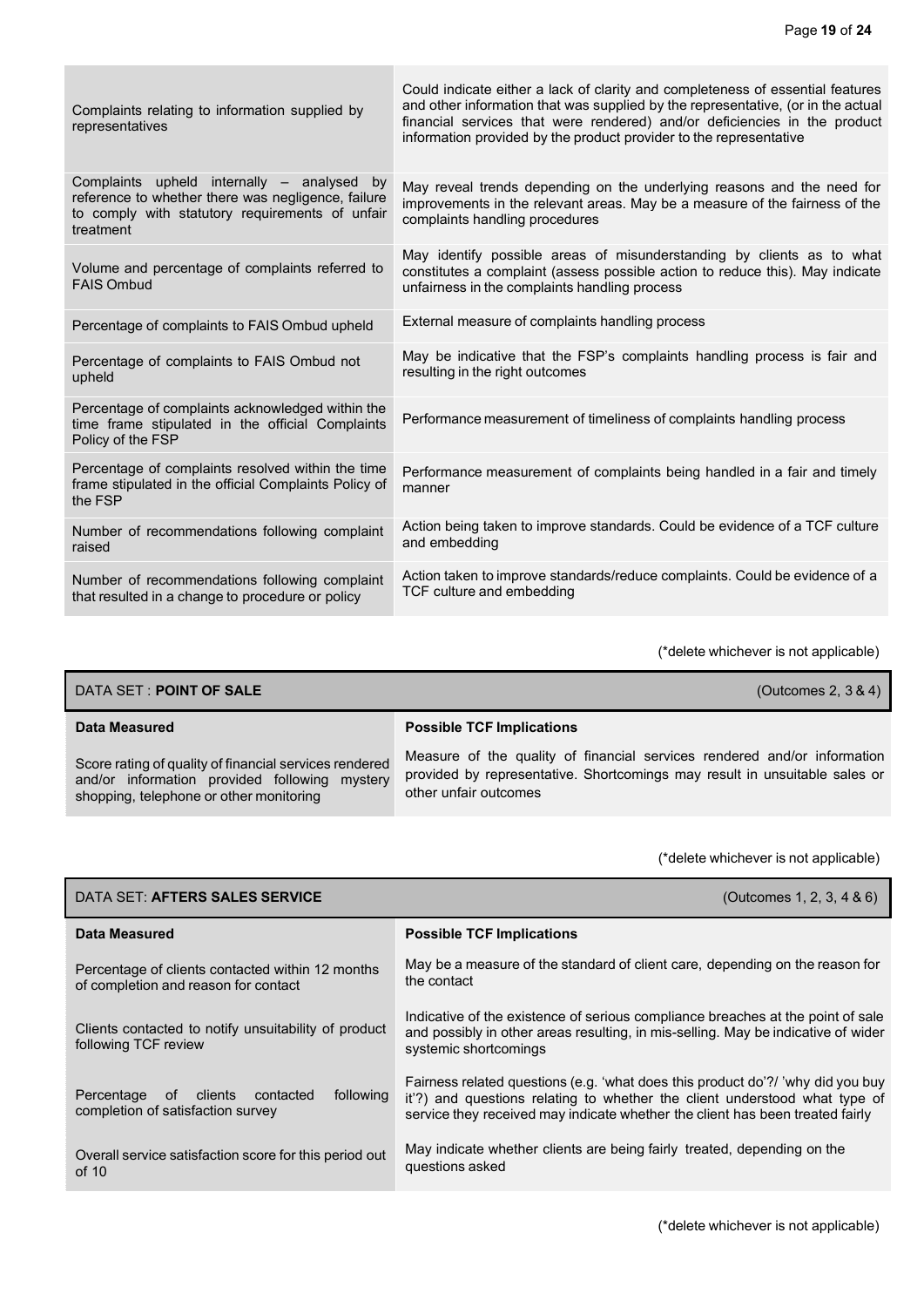| <b>DATA SET: CULTURE AND VALUES</b>                                                                                                                        | (Outcomes 1)                                                                                                       |
|------------------------------------------------------------------------------------------------------------------------------------------------------------|--------------------------------------------------------------------------------------------------------------------|
| Data Measured                                                                                                                                              | <b>Possible TCF Implications</b>                                                                                   |
| Percentage of staff who have completed general<br>TCF training - sales and non-sales                                                                       | May be indicative of TCF awareness and a TCF culture and communication<br>strategy                                 |
| Percentage of staff who have completed additional<br>TCF training specific to their area                                                                   | As above - likely to further enhance TCF awareness and the development of<br>an embedded TCF culture               |
| Number of representatives who received retraining<br>following high volumes of complaints/file fail checks                                                 | May be indicative of TCF awareness and a TCF culture - firm is routinely<br>identifying and acting on TCF issues   |
| Number of TCF goals in place by business area<br>(financial services, complaints, advertising, after-<br>sales service)                                    | May be indicative of TCF awareness and an embedded TCF culture                                                     |
| Percentage of TCF goals achieved by business<br>area for this period                                                                                       | May be indicative of TCF awareness and an embedded TCF culture                                                     |
| Number of sales/non-sales<br>staff rewarded for<br>meeting TCF targets                                                                                     | May be indicative of TCF awareness and an embedded TCF culture                                                     |
| Number of staff rewarded for suggestions to<br>improve service (whether following complaints or<br>otherwise) - all and/or by business area                | May be indicative of TCF awareness and an embedded TCF culture                                                     |
| Documented TCF Policy and strategy                                                                                                                         | Senior management/business owner commitment and strategy                                                           |
| TCF MI reports, regular minutes of meeting,<br>reporting structures and review processes.                                                                  | Embedding of TCF culture and use of TCF MI is being identified, reviewed and<br>acted on                           |
| Minutes evidencing monthly review of TCF MI by<br>senior management or business owner and/or TCF<br>Committee or Champion and actions taken in<br>response | Embedding of TCF culture and use of TCF MI is being identified, reviewed and<br>acted on                           |
| Staff surveys/opinions on how TCF is working and<br>on how it could be improved                                                                            | Captures staff perception of how fairly a firm treats its clients. Further evidence<br>of embedding of TCF culture |

| DATA SET: ADVERTISING AND PRODUCT PROMOTION                                          | (Outcomes 2, 3 & 5)                                                                                                                                                                                                                                          |
|--------------------------------------------------------------------------------------|--------------------------------------------------------------------------------------------------------------------------------------------------------------------------------------------------------------------------------------------------------------|
| Data Measured                                                                        | <b>Possible TCF Implications</b>                                                                                                                                                                                                                             |
| Volume of complaints<br>promotion<br>type<br>by<br>(advertisement, Direct Marketing) | Could indicate that promotion is unclear or inaccurate, depending on the<br>nature of the complaint                                                                                                                                                          |
| Number of compliance breaches picked up by the<br>in-house monitoring process        | May indicate that monitoring processes are operating satisfactorily, a poor<br>technical understanding in the marketing areas, a poor understanding of what<br>constitutes using clear, fair and not misleading information – may identify<br>training needs |
| Number of compliance breaches picked up by the<br>Regulator                          | Inadequate financial services being rendered to clients. May indicate problems<br>with a poor technical understanding of the product or lack of familiarity with<br>General Code of Conduct requirements                                                     |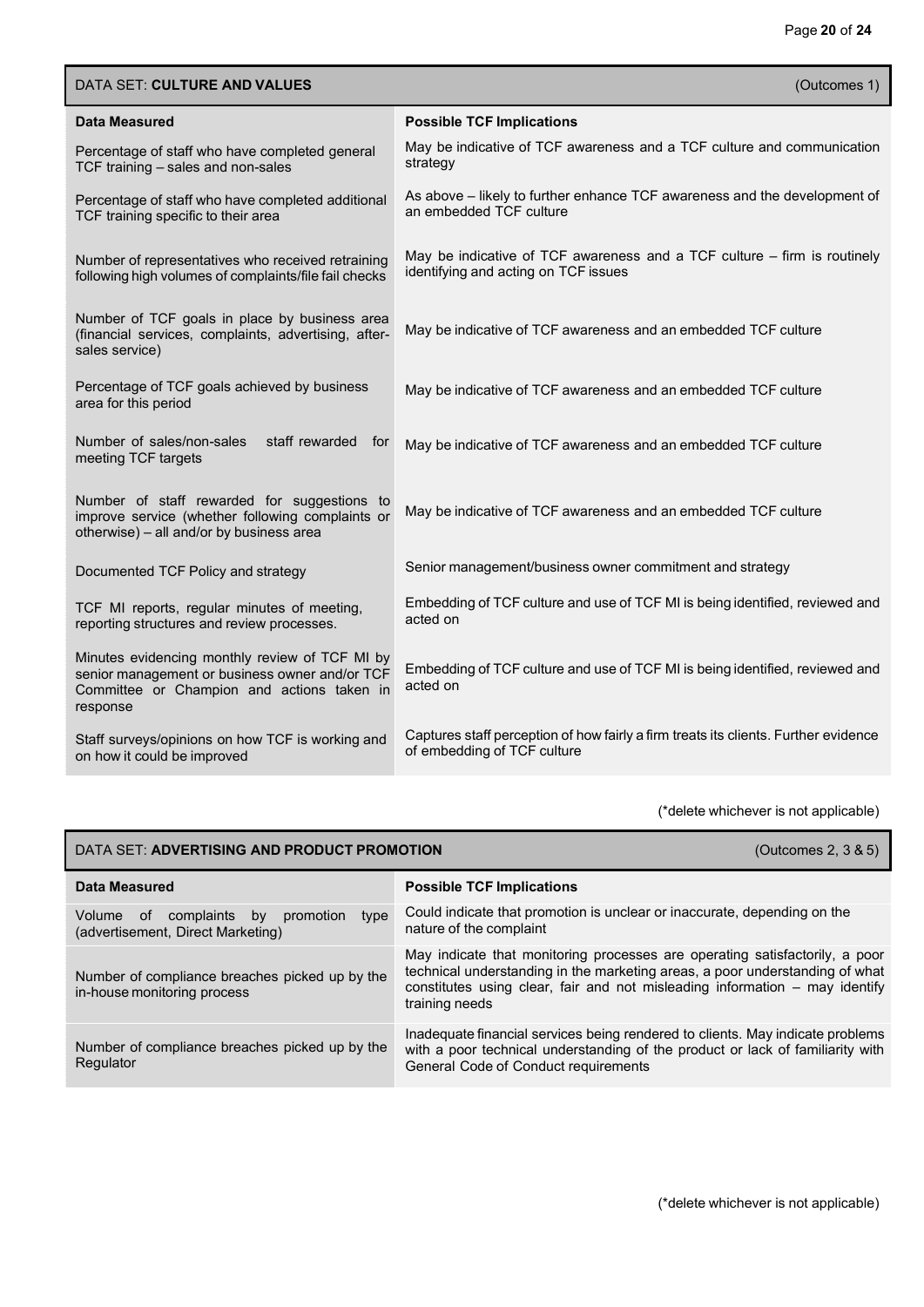| DATA SET: FEEDBACK TO PRODUCT SUPPLIERS                                         | (Outcomes $1 & 5$ )                                                                                                       |
|---------------------------------------------------------------------------------|---------------------------------------------------------------------------------------------------------------------------|
| Data Measured                                                                   | <b>Possible TCF Implications</b>                                                                                          |
| Number of cases of product feedback / suggestions<br>to providers to assist TCF | Feedback on the quality / suitability of a product and/or clarity of product<br>information may improve consumer outcomes |

| DATA SET: STRATEGY<br>(Outcomes 1)                                                                                                                   |                                                                                     |
|------------------------------------------------------------------------------------------------------------------------------------------------------|-------------------------------------------------------------------------------------|
| Data Measured                                                                                                                                        | <b>Possible TCF Implications</b>                                                    |
| The FSP has a strategic commitment (documented)<br>to avert major TCF risks / failings through ongoing<br>scrutiny of sales targeting of<br>products | FSP's commitment to prevent major TCF failings – such as endowment mis-<br>selling. |